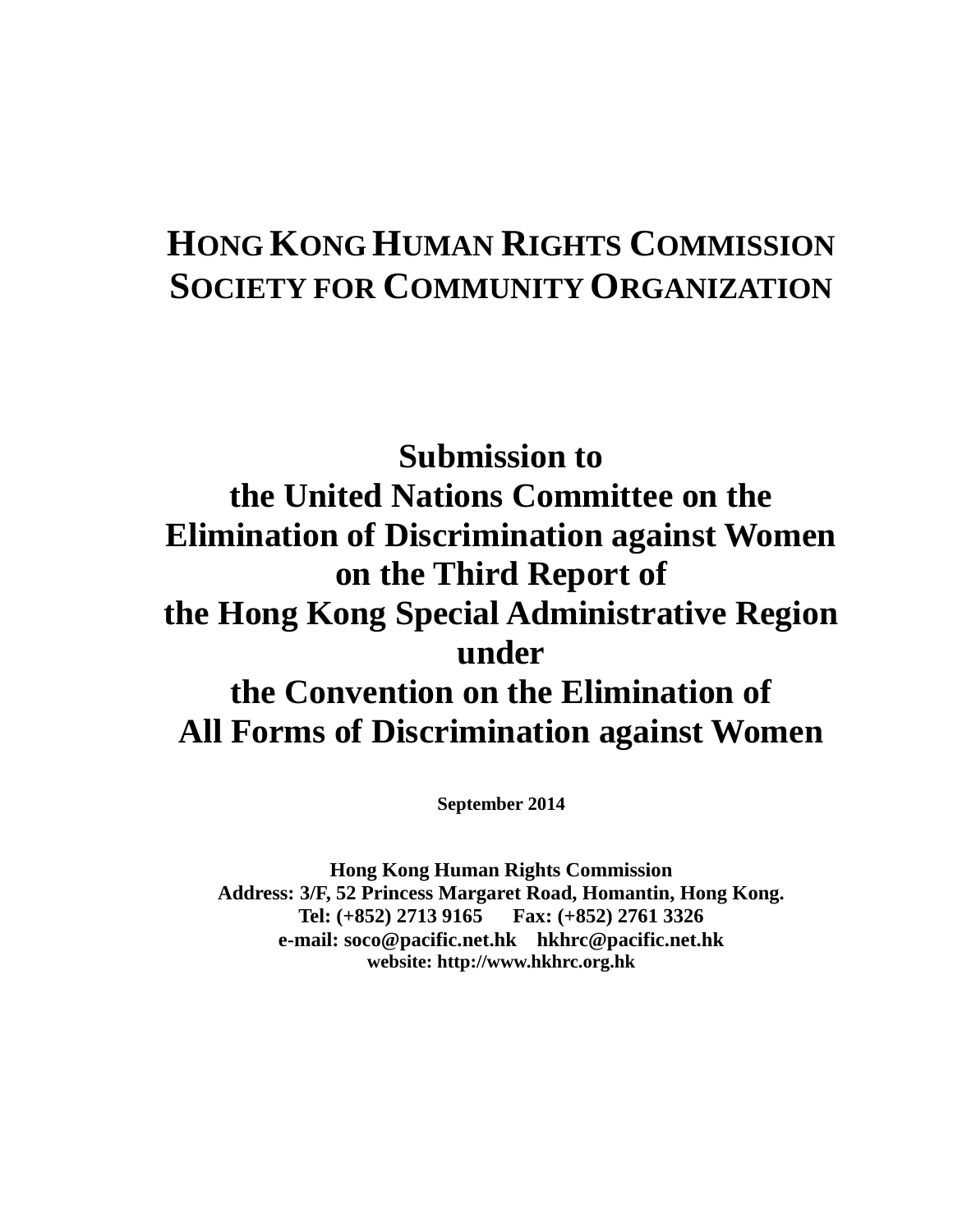# **CONTENTS**

| Split single parent families are excluded from the family reunion policy  15  |  |
|-------------------------------------------------------------------------------|--|
|                                                                               |  |
| ARTICLE 11: EQUALITY IN EMPLOYMENT AND LABOUR RIGHTS  17                      |  |
| Lack of appropriate child-care support, deprivation of right to employment 17 |  |
|                                                                               |  |
|                                                                               |  |
|                                                                               |  |
|                                                                               |  |
| Foreign female prisoners can only call their family every 2 months 19         |  |
|                                                                               |  |
|                                                                               |  |
|                                                                               |  |
|                                                                               |  |
|                                                                               |  |
|                                                                               |  |
|                                                                               |  |
|                                                                               |  |
|                                                                               |  |
|                                                                               |  |
|                                                                               |  |
|                                                                               |  |
|                                                                               |  |
|                                                                               |  |
|                                                                               |  |
|                                                                               |  |
|                                                                               |  |
|                                                                               |  |
|                                                                               |  |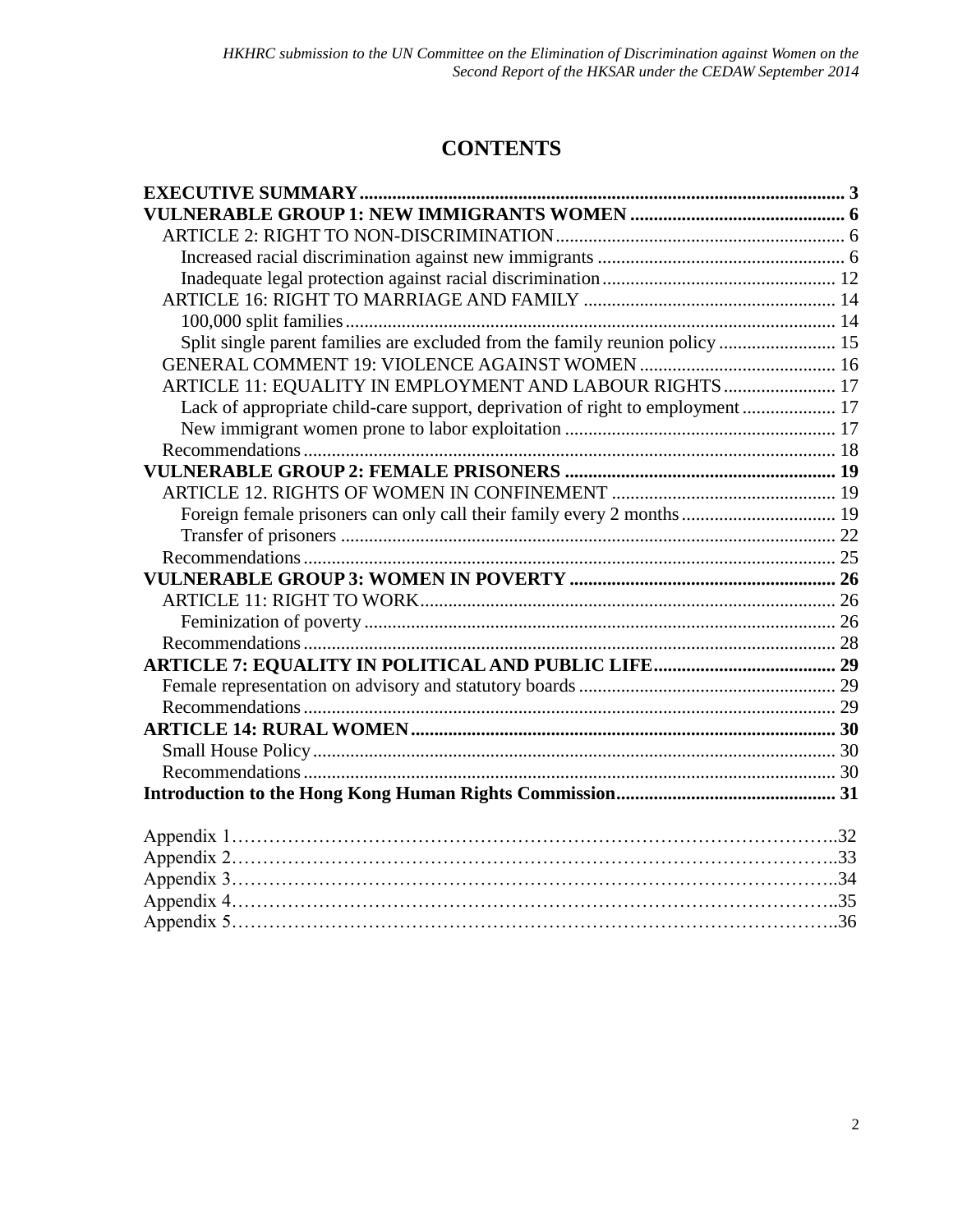# <span id="page-2-0"></span>**EXECUTIVE SUMMARY**

 $\overline{a}$ 

The Hong Kong Human Rights Commission would like to draw the attention of the Committee on the Elimination of Discrimination against Women to the following issues:

## VULNERABLE GROUP 1: NEW IMMIGRANTS WOMEN

Racial discrimination against new immigrants has recently been in the increase, and HKHRC is extremely concerned about this new trend. After a judicial review which had led to a revocation of a 7 year residence requirement for recipients of social security, the public has turned against new immigrants.

Tremendous discussion on the internet was held and some organizations even advertised a discriminatory advertisement against new immigrants. Certain newspapers proposed to disregard the concept of social integration between Hong Kong and the mainland China and establish a native ideology instead.<sup>1</sup> The prejudice and conspiracy against new immigrants from mainland China was thus further magnified by the mass media which chose what suited their editorial line.

While discrimination against new immigrants has increased, there is no legislation to protect them against racial discrimination. The government has excluded the Mainlanders or new immigrants from Mainland China from the Race Discrimination Ordinance. It does not recognize immigration status as a basis of race discrimination nor does it recognize new immigrants as a separate ethnic group. The HKHRC highly recommends that the government should extend protection against racial discrimination to this vulnerable group.

Secondly, new immigrant women do not enjoy the right to family reunion. In Hong Kong, there are still approximately 100,000 split families comprising parents, mostly women, and their children separated between Mainland China and Hong Kong as a result of erroneous policy. The women must apply for One-way Entry Permits from the PRC Government before they are allowed to join their parent/s in Hong Kong.

However, there is no quota for these single parent mother in one way permit system. These mainland mothers can only visit their children in Hong Kong for prolonged years with a visitor's permit. The HKHRC recommends that the single mothers should be able to share the quotas for One Way Permits on an equal basis with married persons.

<sup>1</sup> Apple Daily (18 December 2013) Court of Final Appeal ruling bring a new awareness of nativism of Hong Kong people.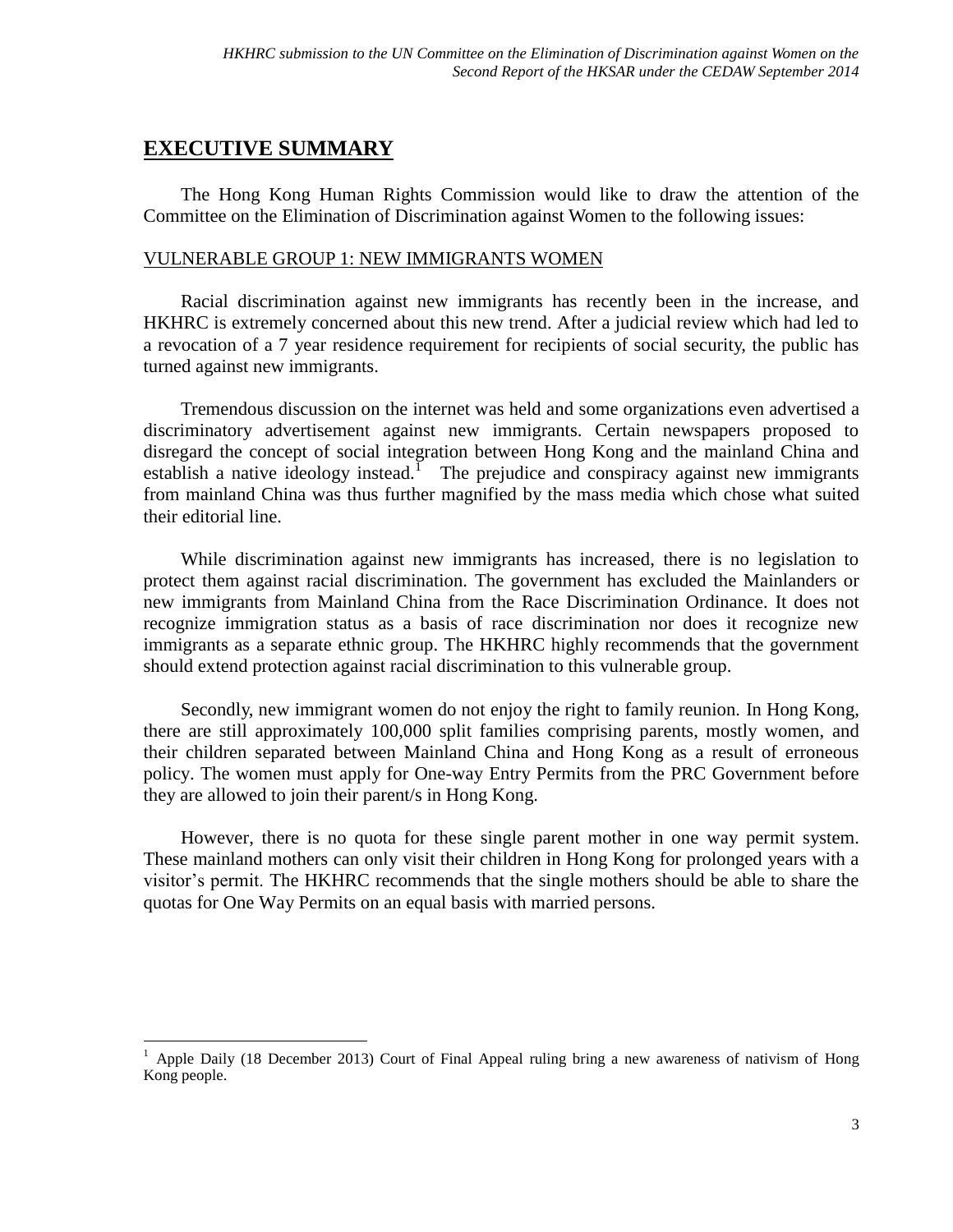#### VULNERABLE GROUP 2: FEMALE PRISONERS

While all prisoners, no matter gender or nationality, face hardship being imprisoned, foreign female prisoners find themselves in an especially vulnerable situation, because they are separated from their families and often feel marginalized as they encounter linguistic and cultural barriers. Keeping in touch with family members who are unable to visit them can highly reduce their stress levels and also increase rehabilitation. However, currently they are only allowed to make a 10 minute phone call every 2 months.

The HKHRC recommends that the government should amend the Prison Rules to recognize the placement of telephone calls as a legal entitlement and specify clearer regulations governing the placement and regulation of calls. Regulations should outline the minimum frequency and duration of phone calls that all prisoners are entitled to make.

For foreign female prisoners being transferred to their home country is a top priority. Being away from their children and spouses causes a lot of mental distress and also many family problems. However, the HKSAR has only signed Transfer of Sentenced Persons (TSP) agreements with 13 countries/jurisdictions, and most of the female prisoners do not come from these countries, making it almost impossible to be transferred back.

The HKHRC recommends that HKSAR should enter into more bilateral agreements with countries in order to transfer foreign prisoners. It should proactively negotiate agreements with countries from which its foreign prisoner population comes from.

#### VULNERABLE GROUP 3: WOMEN IN POVERTY

 $\overline{a}$ 

In 2013, the median monthly employment earnings for females, were 30% lower than for males for males. This has been increasing since 2010. Apart from the fact that female workers mainly work in the elementary occupations, their income was much lower in comparing with that of the male workers for the same class, showing that the inequality of employment earning between sexes has become more serious.

In addition, there are 642,000 housewives in Hong Kong without any earnings or retirement protection<sup>2</sup> and it can be estimated that their financial situation would be the most vulnerable. As women constitute a significant proportion of the elderly population in the future, it can be estimated that women will be mostly affected.

We strongly urge that the Hong Kong SAR Government should review the current mandatory provident fund scheme and extend the overall retirement scheme to all retired persons, housewives as well as the low-income workers.

<sup>&</sup>lt;sup>2</sup> Census and Statistics Department (2014) Women and Men in Hong Kong: Key Statistics 2014 Edition, http://www.statistics.gov.hk/pub/B11303032014AN14B0100.pdf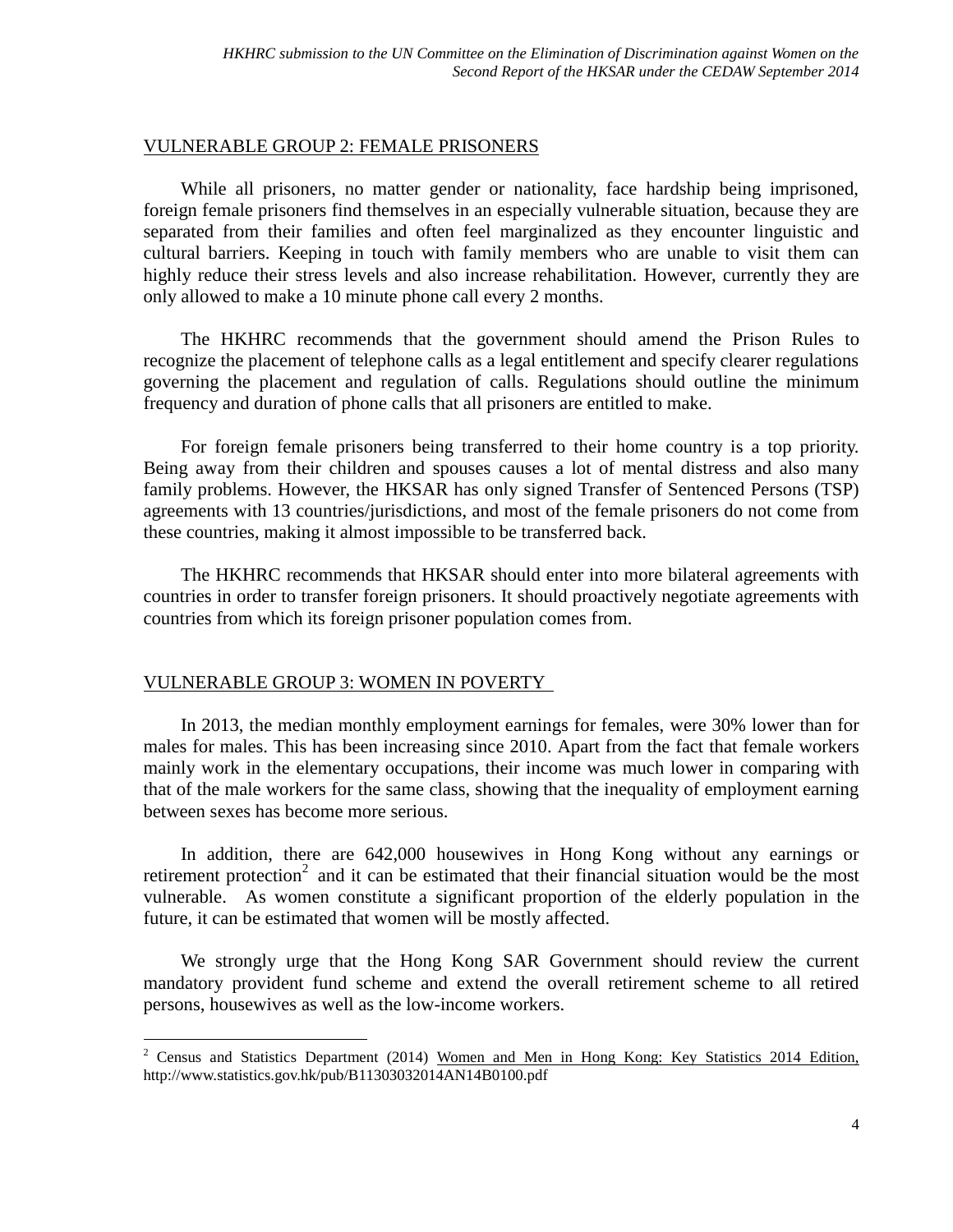## ARTICLE 7: EQUALITY IN POLITICAL AND PUBLIC LIFE

In the last concluding observations the Committee was concerned about the low level of political representation of women, including in the functional constituencies. It also stated that "the electoral system of functional consistencies may constitute indirect discrimination against women, as it results in the unequal participation of women in political life<sup>33</sup>.

The State Party is obliged to ensure equal opportunities for political participation of women but it is not fully realized in Hong Kong. The representative number of women serving on advisory and statutory bodies is one of the indicators to reflect the situation of political participation, while in fact there are no women representatives on certain important advisory bodies.

The Government has set a gender benchmark of 30% in 2010 as a working target for appointments to Advisory and Statutory Bodies (ASBs). However, the benchmark is much lower in comparing with the developed countries and the HKSAR Government is reluctant to setup a fixed percentage of women for serving on these bodies.

We strongly urge that the Hong Kong SAR Government should introduce the affirmative action for appointment of women to advisory and statutory bodies and make the recommendations provided by the Women's Commission with legal binding forces.

## ARTICLE 14: RURAL WOMEN

 $\overline{a}$ 

In the last Concluding Observations in 2006, the Committee expresses concern about the Small House Policy, under which only indigenous men, but not indigenous women, are entitled to apply for a permit to build a residence in the New Territories. However, after 15 years, there is no progress.

We strongly urge the Hong Kong SAR Government to abolish the small house policy in view of the social development, as it is discriminatory and violate the modern concept of equality between men and women.

<sup>3</sup> Committee on the Elimination of Discrimination Against Women 2006: *Concluding comments of the Committee on the Elimination of Discrimination against Women: China.*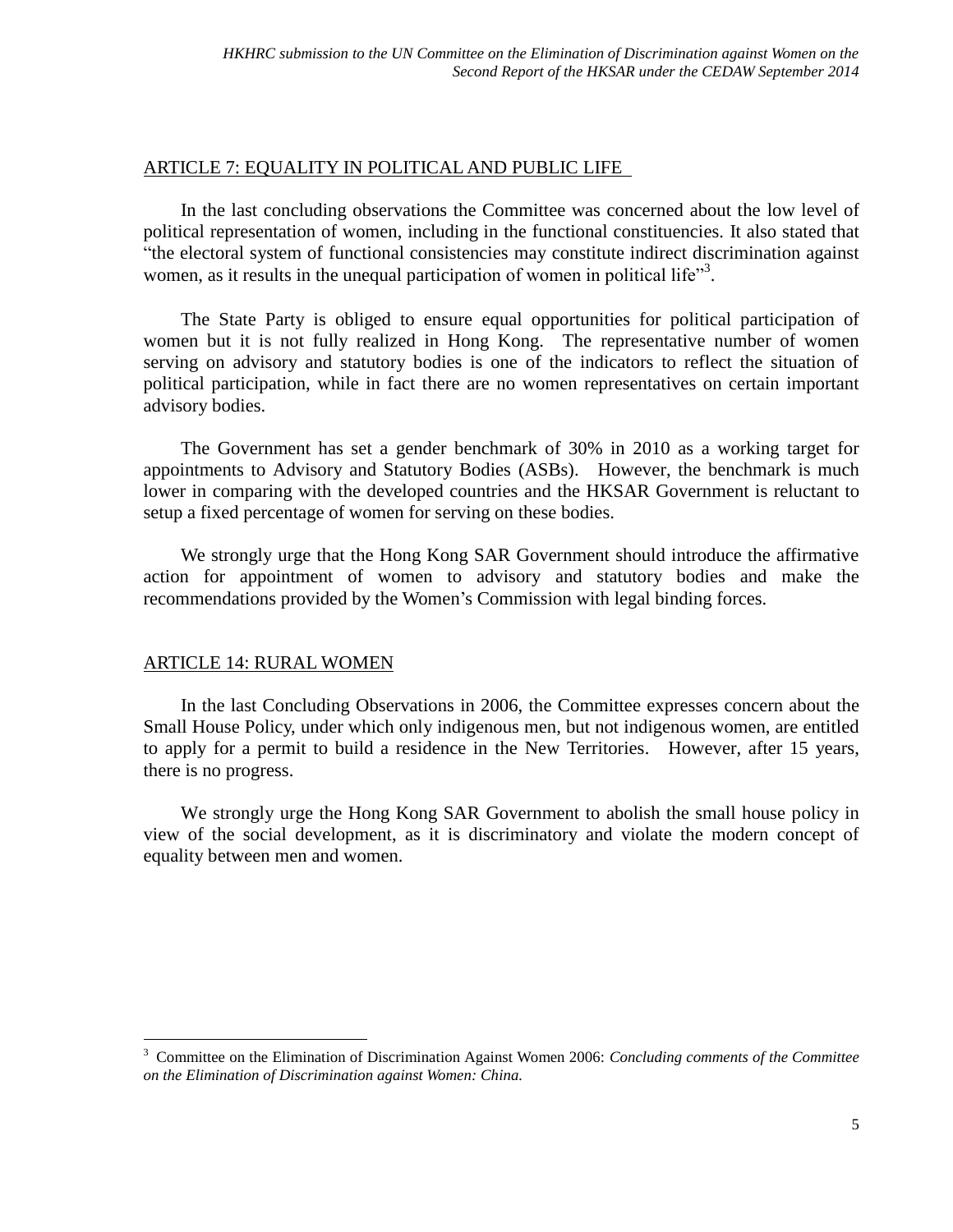# <span id="page-5-0"></span>**VULNERABLE GROUP 1: NEW IMMIGRANTS WOMEN**

The number of new immigrants constitute over half of the annual natural growth population of Hong Kong. Each year about 45,000 new immigrants from Mainland China come to Hong Kong for family reunion. Around 35-40% of them are children, while 60% are adults, mostly mothers. 56% of the new immigrants only have a Primary or junior Secondary education background. Most of them are from low income families and have no knowledge about Hong Kong society. The employment rate of new immigrants is only 43% and the monthly median wage is HK\$7,500 (US\$961.5) which is much lower than that of the Hong Kong people (HK\$12,000 (US\$1,538.4)).

Some of the new immigrant women and children are considered a family burden. For example, some of them need to depend on Hong Kong family members' financial support as they failed to access social security when they encountered financial difficulties. They are vulnerable to be subjected to domestic violence. In the past few years, the number of domestic violence cases has increased. Nearly 80% of the abused women and children are new immigrants in the shelter.

At the same time, social discrimination against new immigrants has become more serious. As the disparity between the rich and poor has become larger, new immigrants are made scapegoats of poverty and social problems. Even organizations working with new immigrants are criticized by the society. Therefore, it has become harder for new immigrants to integrate into society.

Being immigrants they face a lot of challenges when trying to integrate into Hong Kong society. They have difficulties finding a new job, learning the Cantonese dialect, and they don't have support from families and friends at home. They have to adapt to new ways of doing things and to new values and a different culture. They also face the social stigma of being from the Mainland, and thus face a lot of discrimination and stereotypes. Feelings of hopelessness and helplessness are common among migrant women, and they feel alienated, unsafe and unsure about where to go for services and support.

## <span id="page-5-1"></span>**ARTICLE 2: RIGHT TO NON-DISCRIMINATION**

## <span id="page-5-2"></span>**Increased racial discrimination against new immigrants**

## **Background**

The Government adopted a new population policy in 2003. The main target was to bar adult new immigrants to access welfare support. In the first stage, it introduced stricter eligibility criteria for application of Hong Kong's social security called Comprehensive Social Security Allowance (CSSA). The criteria increased from one year's residence to seven years' residence. This meant that new immigrant spouses of Hong Kong residents were not allowed to enjoy the same assistance as their Hong Kong family member after reuniting with their family in Hong Kong.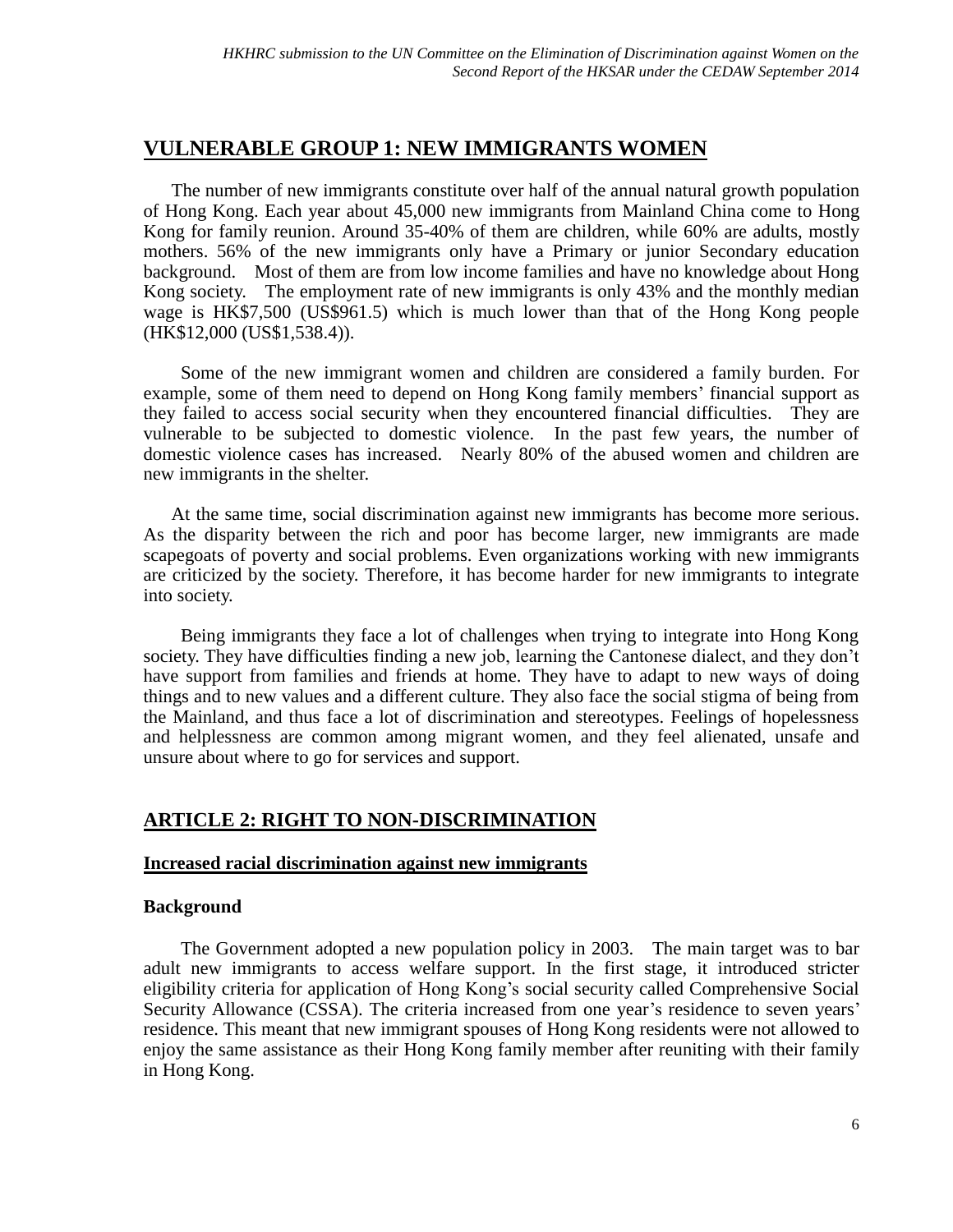It also meant that many new immigrants could not access social security despite financial hardship. For instance more than 2,000 deprived single-parent new immigrant women could not receive assistance from the HK SAR Government when they encounter financial hardship since 2004.

From 2005-2011, 319,887 new immigrants arrived in Hong Kong. Among these only 17,253 received CSSA in 2011. 86% of these were new immigrant children. Often these children would share their CSSA with the mother, who would not be eligible for any assistance because of the 7 year residence requirement.

The 7 year rule, however, was declared unconstitutional in 2013 by the Court of Final Appeal (CFA) after HKHRC supported a new immigrant woman to launch a judicial review of the discriminatory policy.

#### **Judicial review of the 7 year rule**

The appellant Madam Kong, who was assisted by HKHRC to lodge the judicial review, is a native of Guangdong province. In 2001, she met Mr. Chan Wing, a Hong Kong permanent resident, and married him in October 2003, having visited him in Hong Kong on a two-way permit on several occasions. Mr. Chan was not a man of means. His health was not good and he had been a recipient of social welfare since 1985.

Madam Kong worked on the Mainland as a home helper for the elderly until 2005. She was granted a one-way permit by the Chinese authorities on 30 November 2005, she decided to come to settle in Hong Kong with her husband. She arrived here on 21 December 2005, then aged 56, and was granted permission to remain for seven years. She was duly issued with a Hong Kong Identity Card on 28 December 2005. She thereupon became a non-permanent resident of Hong Kong within the meaning of Article 24 of the Basic Law.

Sadly, her husband (who was aged 76) died on 22 December 2005, the day after she arrived in Hong Kong. She found herself homeless, since the Housing Authority immediately repossessed her late husband's public housing unit. She was without family or friends in Hong Kong and was admitted to a shelter for street sleepers. However, with an address at a street sleepers, she was discriminated against by potential employers, and it was therefore difficult to find a full time job. She only found some casual work and was usually underemployed or unemployed.

On 20 March 2006, Madam Kong applied for CSSA but was unsuccessful. Her application was refused because the Government's policy has, since 1 January 2004, been that persons who have resided in Hong Kong for less than seven years do not qualify for CSSA, save where, in exceptional circumstances, the Director of Social Welfare waives that residence requirement as a matter of discretion. The policy was aimed at Mainland immigrants. Madam Kong's case was not considered appropriate for the exercise of that discretion and her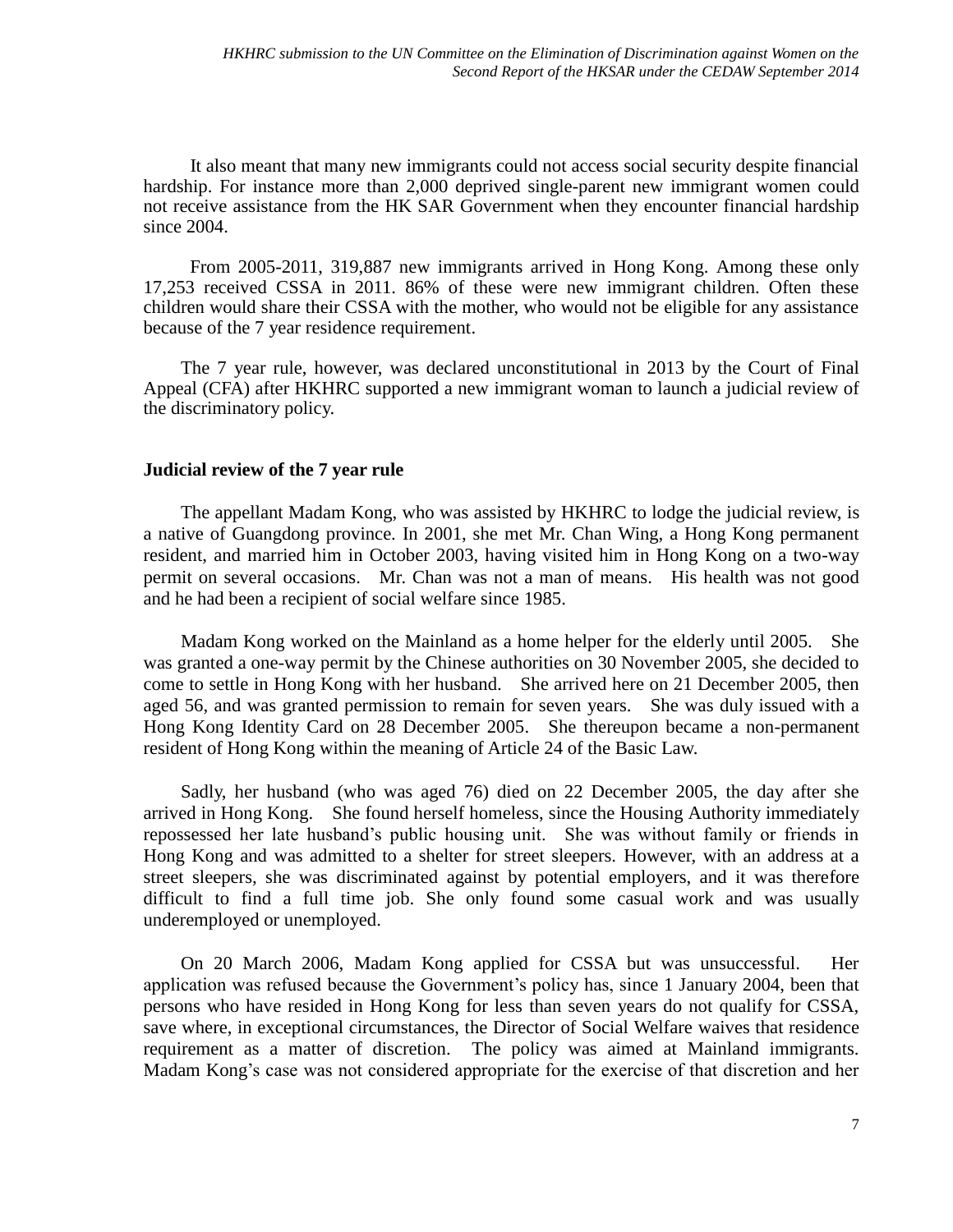appeal to the Social Security Appeal Board against that decision was rejected.

## **The Final Judgment by the Court of Final Appeal**

With the assistance of HKHRC, the applicant decided to seek judicial review to challenge the constitutionality of the requirement. She was granted legal aid and instituted judicial review proceedings to challenge the Director's decision to reject her CSSA application on the ground that the imposition of the seven-year residence requirement is inconsistent with Articles 25, 36 and 145 of the Basic Law, as well as Article 22 of the Hong Kong Bill of Rights. On 23 June 2009, the Judge of the Court of First Instance dismissed her application for judicial review.<sup>4</sup> His Lordship's decision was upheld by the Court of Appeal on February 2012 which rules that the 7-year residing requirement does not violate the constitution.<sup>5</sup> HKHRC then assisted the claimant to appeal the case to the CFA and the leave to appeal is successfully obtained in December 2012.

The hearing was heard at the CFA on 18 and 19 November 2013. On 17 December 2013, the 5 judges of the CFA unanimously ruled that the 7-year residing requirement for apply social security is unconstitutional which breaches Article 36 (Right to Social Welfare) under the Basic  $Law.<sup>6</sup>$ 

## **Implications on the Right to Social Welfare of the Hong Kong citizens**

The judgment of the CFA not only has significant positive impact for the new immigrants but also to the entire society. It was the first time the Hong Kong courts reassured the right to social welfare of the Hong Kong citizens as enshrined by the Article 36 of the Basic Law and where the Judiciary attempted to define the scope of right to social welfare and its applicability in the local context. Under the conventional approach of human rights, only the civil and political rights is treated as inalienable rights, while the economic and social rights are generally ignored and the Court is hesitated to intervene the administrative policy due to the limited public resources. The present ruling emphasized the importance of the right to social welfare by referring to the case laws of other common law jurisdictions that right to social welfare should be taken in serious consideration. Social welfare right is recognized as the fundamental human rights that all Hong Kong citizens should be entitled to enjoy regardless of year of residency or devotion to the society.

The CFA did not clearly define the term of social welfare under the Basic Law, while the Hong Kong Government should conduct a close examination for formulation or alternation of related social welfare policies by considering the following questions: (1) Does the public

 $\overline{1}$ <sup>4</sup> *Kong Yiuming v. The Director of Social Welfare* [2009] 4 HKLRD 382.

<sup>5</sup> *Kong Yiuming v. The Director of Social Welfare* CACV 185/2009.

<sup>6</sup> *Kong Yunming v The Director of Social Welfare* FACV 2/ 2013,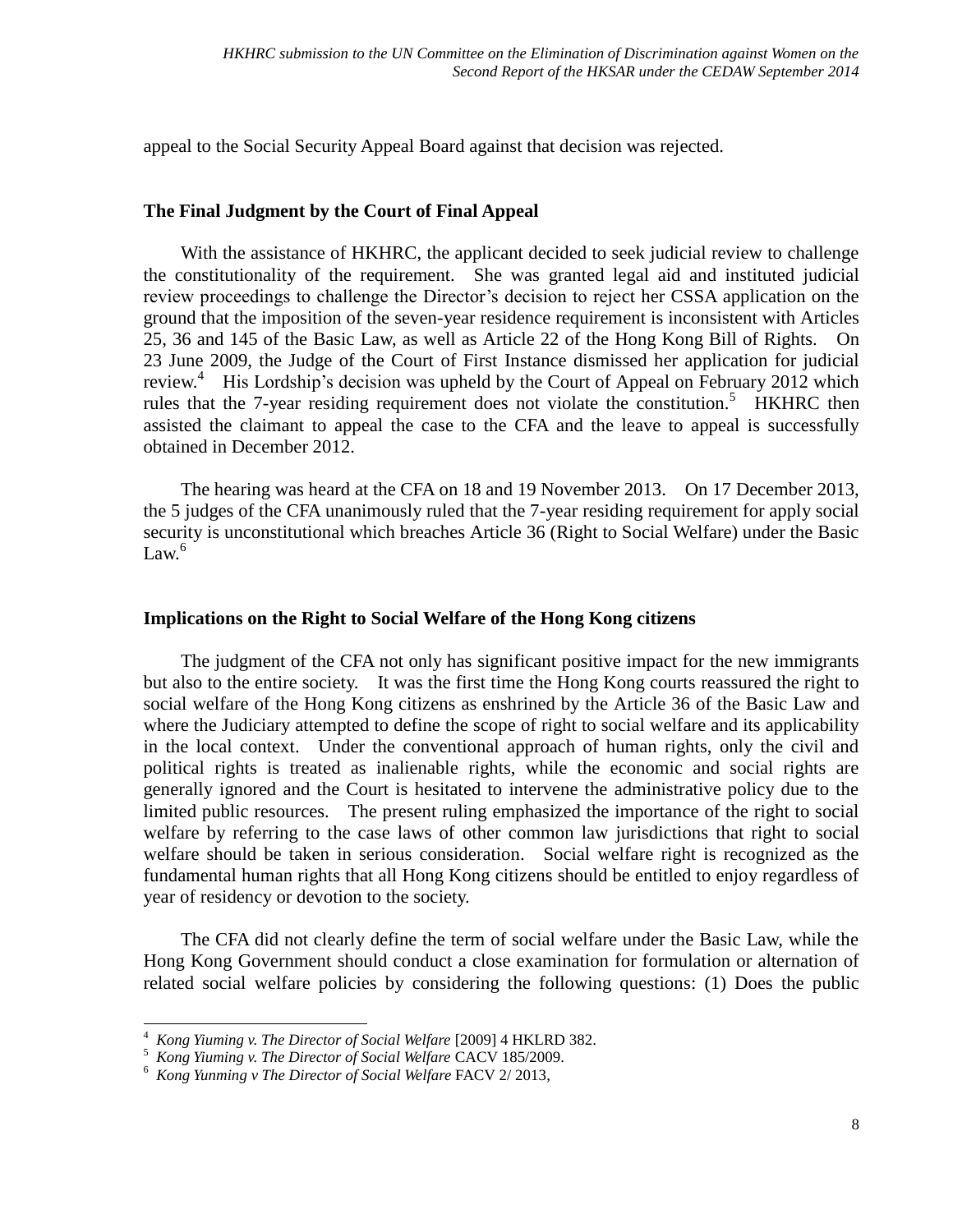policy concerned fall into the scope of the right to social welfare as defined by the Article 36 of the Basic Law? (2) If so, does the public policy concerned comply with the requirements of "development" and "improvement" as stated under the Article 145 of the Basic Law? and (3) If so, in view of the economic conditions and social need, whether the proposed amendment of the public policy concerned pursues a "legitimate societal aim" and, having identified that aim, it asks whether the impugned restriction is "rationally connected" with the accomplishment of that end. If such rational connection is established, the next question is whether the means employed are "proportionate" or whether, on the contrary, they make excessive inroads into the protected right.

As far as the 7-year residing requirement for applying social security is concerned, the Court ruled that the policy concerned is limited the scope of Article 36 as a social welfare and the Government is entitled to introduced restrictions on applying society security in accordance with the Article 145 of the Basic Law. Although the 7-year residing requirement established since January 2004 has legitimate societal aim by promoting the financial sustainability of the social security system, it does not rationally connect to the aforesaid legitimate societal aim. Moreover, the 7-year rule was wholly disproportionate and manifestly without reasonable foundation, given its contradictory policy consequences and socially insubstantial benefits. The landmark ruling clearly laid out the assessment mechanism for reviewing governmental policy to safeguard the social welfare rights of Hong Kong citizens.

Furthermore, in the absence of the domestic legislation of the ICESCR, it has been worrying that those rights stated cannot be legally protected by law. However, the ruling (paragraph 173 to 180) closely discussed the impact of the meaning of the ICESCR, its applicability in Hong Kong and accepted that "[t]he stricter test will include imposing a heavier burden on the Government to justify potentially retrogressive measures, and the need to show that alternative measures had been carefully considered." <sup>7</sup> Moreover, the domestic court also took the General Comments of the United Nations Committee on Economic, Social and Cultural Rights which showed the importance of the International Covenants on protecting fundamental human rights of the people in Hong Kong.<sup>8</sup> The ruling also indicates the rule of law was ensured and the fundamental human rights of an individual are protected under the independent judicial system in Hong Kong.

Comprehensive Social Security Assistance (CSSA) is the only safety net to help Hong Kong residents that encounters financial difficulty. After the ruling only 5,567 new immigrants who previously didn't meet the 7 year residence requirement applied for social security. Currently, less than 4.2% of CSSA cases are with new immigrant members of less than one year's residence. Most of them are single-parent women with young children or

 $\overline{a}$ 

<sup>7</sup> Paragraph 180 of the judgment of FACV 2/2013, extracted from the "Right to Welfare" chapter of *Law of the Hong Kong Constitution* (eds. Johannes Chan and C L Lim) (2011) (Sweet & Maxwell) – a book cited by Lord Pannick in the course of argument (although not on this point) – Professor Karen Kong put it like this (at p.798, para 25.040)

Paragraph 179 of the judgment of FACV 2/2013.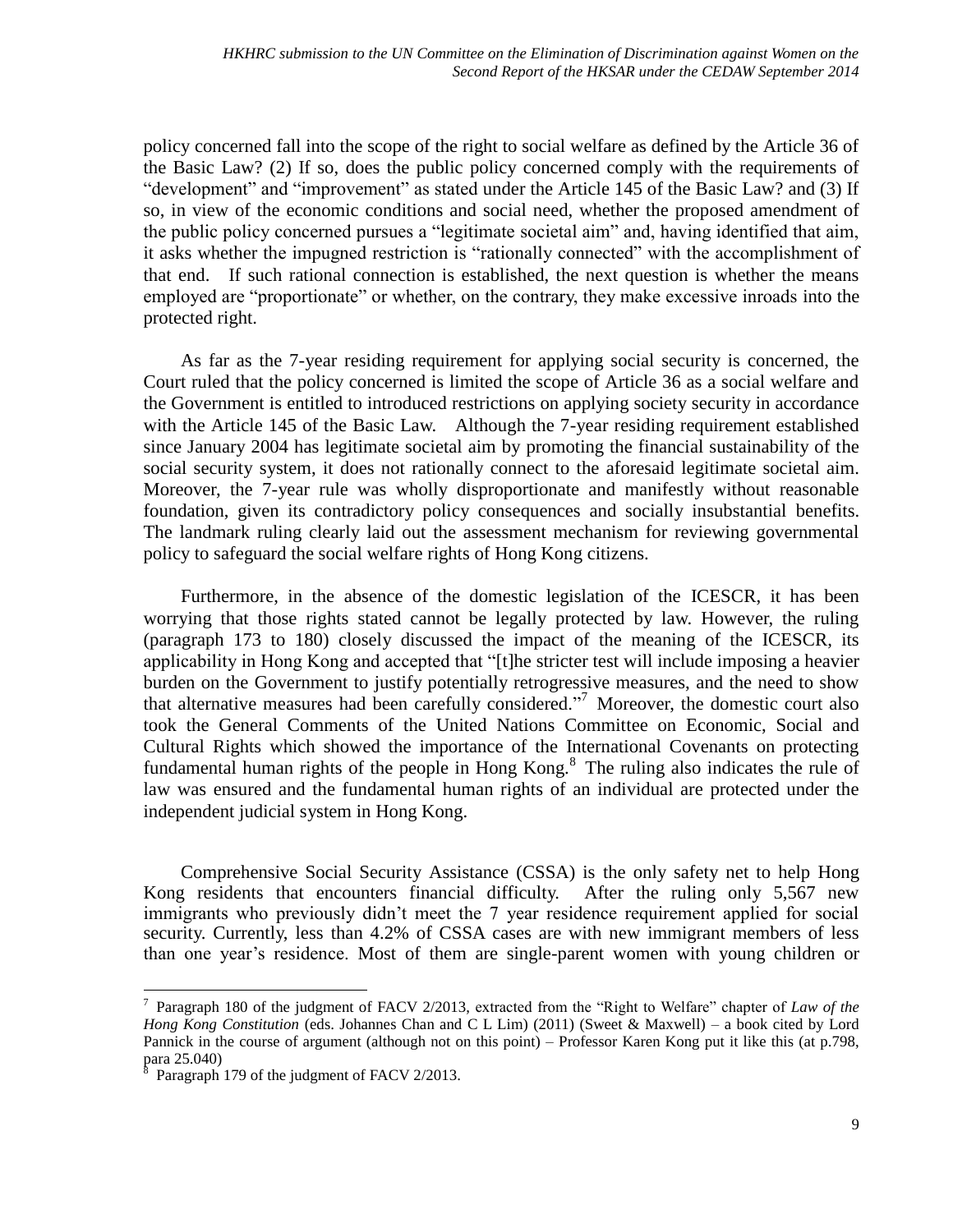women with chronic illness husband as they need to take care of their children or family. These women need to share with their children's CSSA to support the whole family expenditure. It harms both of the development of the children and the women.

## **Opinions on the ruling from Hong Kong society**

After the CFA judgment people from Mainland China, however, have faced increased discrimination and political parties and other groups have strongly opposed the ruling.

## Political parties

 $\overline{a}$ 

In view of the increasing conflicts between Hong Kong people and mainlanders from China, the judgment trigged a greater anger among local Hong Kong residents against new immigrants from the mainland China. Some local political parties strongly opposed against the court's ruling. For example, the Liberal Party, which in support of economic liberalism, formed an Alliance against the abuse of social security, argued that the ruling will create a floodgate to enhance the abolishment of 7-year residing requirement of all kinds of public services, including application for public rental housing, etc,. It worried that over billions of public reserve would be wrongly spent under the ruling.<sup>9</sup> In addition, public survey was conducted by the political party which found that over 82% of the respondents opposed against the ruling. While asking about the reasons of the opposition, around 40.5% of the respondent ruled that the ruling is not fair to the taxpayer, while 40.2% expressed that it will increase welfare burden of the society. $10<sup>10</sup>$ 

## Local group concerning rights of local people

In addition, different groups and individuals discriminated against the new immigrants and mainlanders by arguing that the ruling would attract new arrivals depending on social welfare and lead to heavy public burden. Worse still, the rise of populism and nativism among the public is another big obstacles in the policy formulation and implementation. Due to the anger and dissatisfaction on current social development from local Hong Kong people, new immigrants from the Mainland China become the scapegoat of social problems. Some nativists and legislators even organized campaign to limit the entry of the new immigrants to Hong Kong and ignored the right of family reunion, which is the basic human right that they have been hungering for decades.

Some radical views even proposed to stop allowing mainlanders visited Hong Kong. Such

<sup>&</sup>lt;sup>9</sup> Press Release (17 December 2013), Liberal Party, CFA ruling shocked the society Government urged to amend law immediately to fix the loophole

[http://www.liberal.org.hk/index.php?option=com\\_content&view=article&id=886&mid=49&lang=en](http://www.liberal.org.hk/index.php?option=com_content&view=article&id=886&mid=49&lang=en)

<sup>&</sup>lt;sup>10</sup> Press Release (6 January 2014), Liberal Party, The announcement of the survey results on the problem of "Receiving the Comprehensive Social Security Assistance for residents living low than 7 years" [http://www.liberal.org.hk/index.php?option=com\\_content&view=article&id=900&mid=49&lang=tc](http://www.liberal.org.hk/index.php?option=com_content&view=article&id=900&mid=49&lang=tc)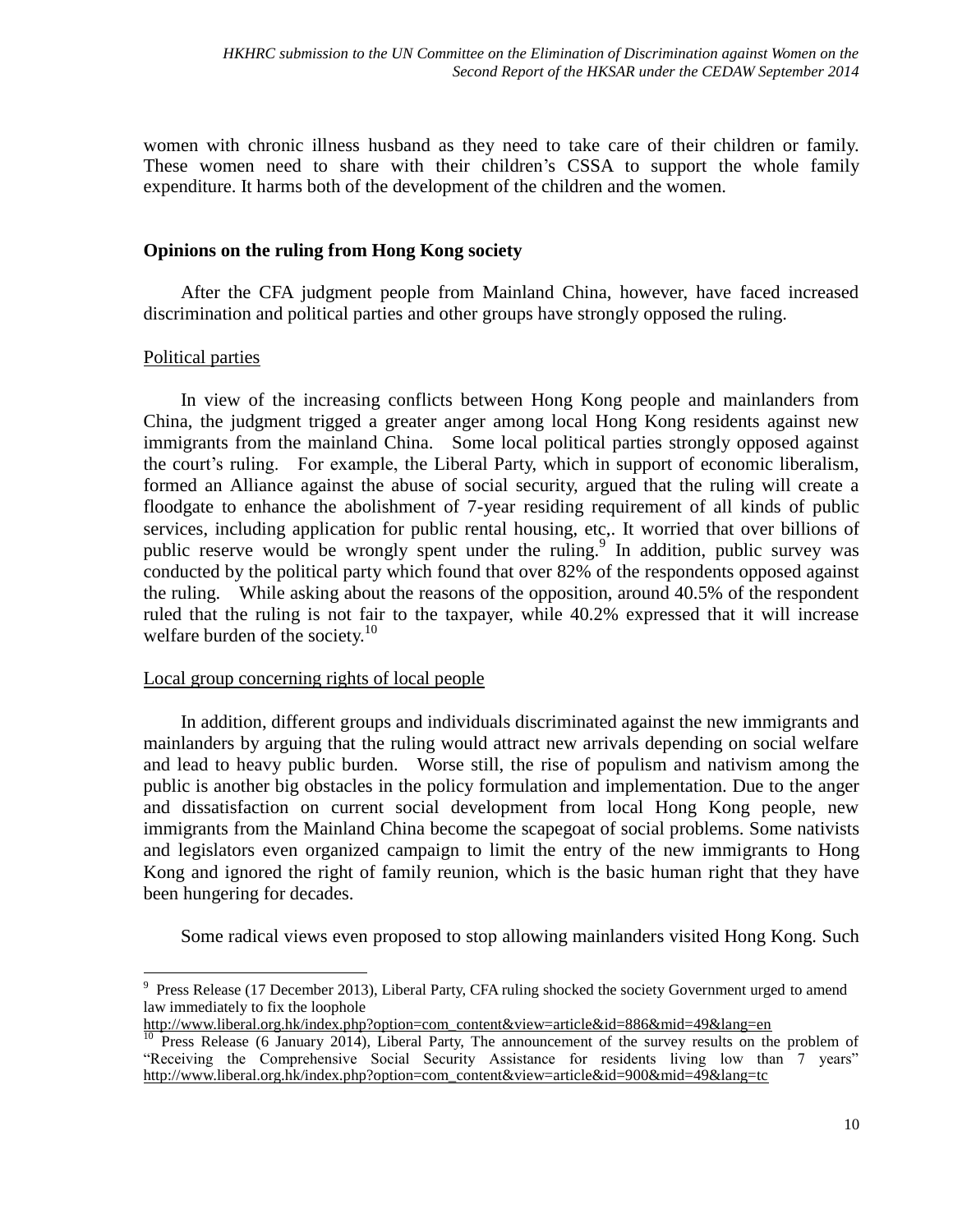exclusionary view did draw some support from local people. For example, the State Society, a non-governmental organization stressed the importance of protecting the rights of Hong Kong permanent residents, urged the Government to amend the Basic Law in order to prioritize the interest of the permanent residents. Tremendous discussion on the internet was held and some organizations even advertised a discriminatory advertisement against new immigrants from mainland China urging the protection of rights of local people in Hong Kong.<sup>11</sup>

The criticisms not only focus on the new immigrants but also pointed a finger on the Judiciary. There are even some absurd critics which queried the judicial independence due to the ruling and the composition of the Judiciary and suggested if the judges of Hong Kong Judiciary should be elected by universal suffrage.<sup>12</sup>

## Mass media

 $\overline{a}$ 

Certain newspapers, like the *Apple Daily*, one of the leading newspapers in Hong Kong, criticized HKHRC for taking political benefits from the court case. It commented that problem created the awareness of nativism of Hong Kong people. It is recommended that the Government should amend the Basic Law, take back the power of immigration control by gaining the authority of approval of One Way Permit to prevent new immigrants from settling in Hong Kong. The column even proposed to disregard the concept of social integration between Hong Kong and the mainland China and establish a native ideology instead.<sup>13</sup> The prejudice and conspiracy against new immigrants from mainland China was thus further magnified by the mass media which chose what suited their editorial line.

## Government and the Department of Justice

Facing the wide-spreading criticism in the society, the Hong Kong SAR Government merely re-stated that it would follow the ruling of the Court and review the residence requirement of other social policies. The Government did not rebut the myth of new immigrants creating a heavy financial burden due to the judgment and it did not educate the general public to stop discrimination against new immigrants.

As for the criticism against the Judiciary, the Secretary for Justice declared that appropriate discussion or even criticism of judicial decisions is one thing, while abusive attacks and unwarranted conduct which would undermine the independence of the judiciary and public confidence in the administration of justice are totally different. The Secretary for Justice quoted the observation by Sir Anthony Mason observed that the courts "should not be made a target of irresponsible criticism. Public confidence, which is vital to the well-being of the

 $11$  am 730 (15 January 2014) Page 31, Advertisement by State Society

<sup>12</sup> Mingpao Daily News (2 January 2014) Forum, But Sau Yin, *Who will be responsible for monitoring the Judiciary?*

<sup>&</sup>lt;sup>13</sup> Apple Daily (18 December 2013) Court of Final Appeal ruling bring a new awareness of nativism of Hong Kong people.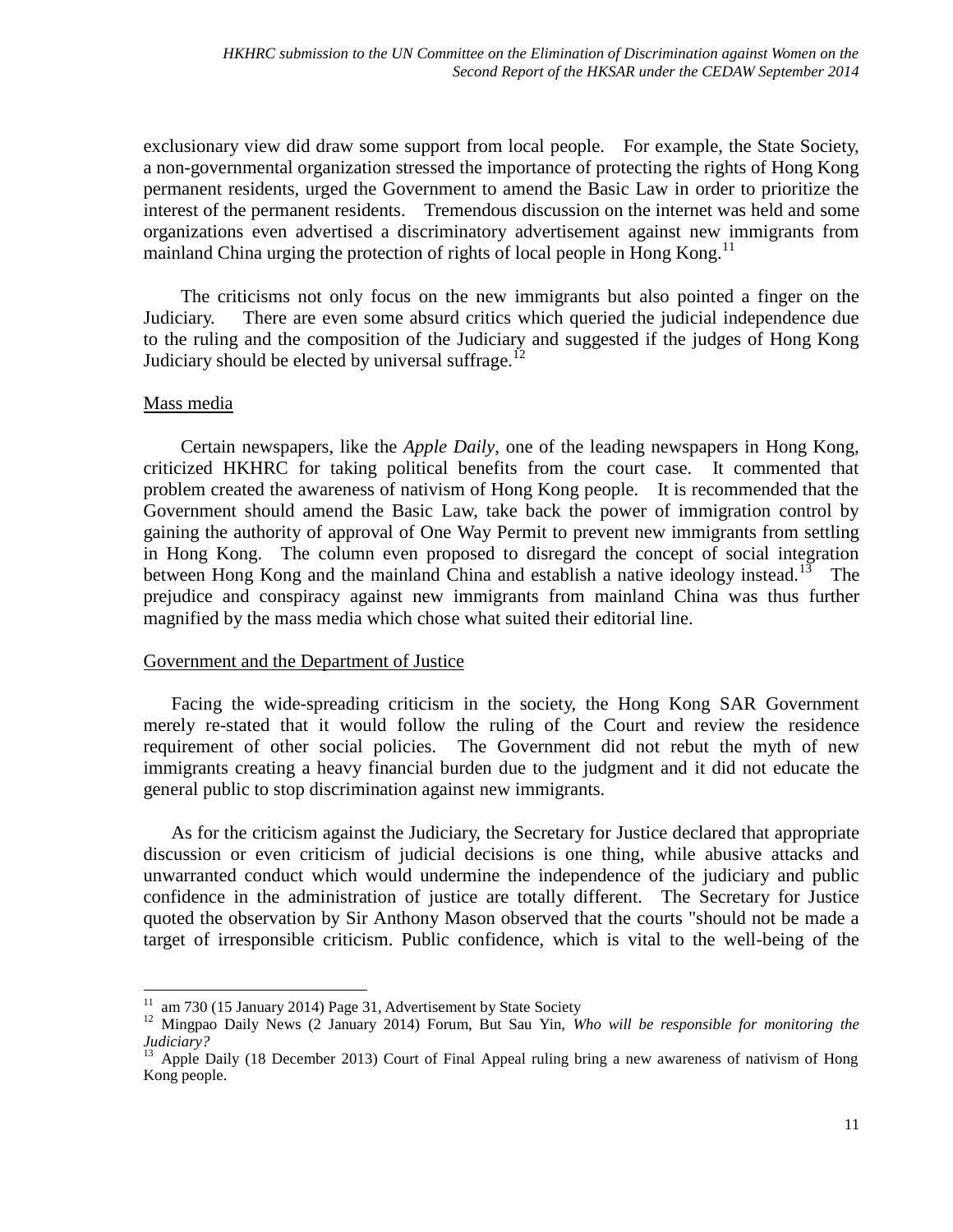administration of justice, once lost or damaged, is not easily restored."<sup>14</sup>

## <span id="page-11-0"></span>**Inadequate legal protection against racial discrimination**

While discrimination against new immigrants has increased, there is no legislation to protect them against racial discrimination.

Although there is some legislation to protect against racial vilification and harassment, this does not apply to discrimination against Mainland Chinese people by Hong Kongers.

## **Race Discrimination Ordinance (Cap. 602)**

## New immigrants or Mainlanders not included

The government has excluded the Mainlanders or new immigrants from Mainland China from the Race Discrimination Ordinance. It does not recognize immigration status as a basis of race discrimination nor does it recognize new immigrants as a separate ethnic group.

The government has emphasized that racial discrimination only refers to discrimination on the ground of race, colour, descent, national or ethnic origin. It has attempted to exclude new immigrants from the RDO in section 8(2)-8(3), where it is stated that:

*"(2)An act done on the ground of any matter specified in subsection (3) does not constitute an act done on the ground of the race, colour, descent or national or ethnic origin of a person; and section 4(1)(b) does not apply to a requirement or condition as to any matter specified in subsection (3).*

*(3) The matters specified in this subsection are—*

*(a) that the person—*

*(i) is or is not a Hong Kong permanent resident;*

*(ii) has or has not the right of abode or the right to land in Hong* 

*Kong;*

 $\overline{a}$ 

*(iii) is or is not subject to any restriction or condition of stay imposed under the Immigration Ordinance (Cap 115); or*

*(iv) has or has not been given the permission to land or remain in* 

*Hong Kong under the Immigration Ordinance (Cap 115);*

*(c) the length of residence in Hong Kong of the person; or*

*(d) the nationality, citizenship or resident status of the person* 

*under the law of any country or place concerning nationality, citizenship,* 

*resident status or naturalization of or in that country or place.*

<sup>14</sup> Department of Justice, Hong Kong SAR Government, Secretary for Justice (13 January 2014), *Secretary for Justice's speech at Ceremonial Opening of the Legal Year 2014.*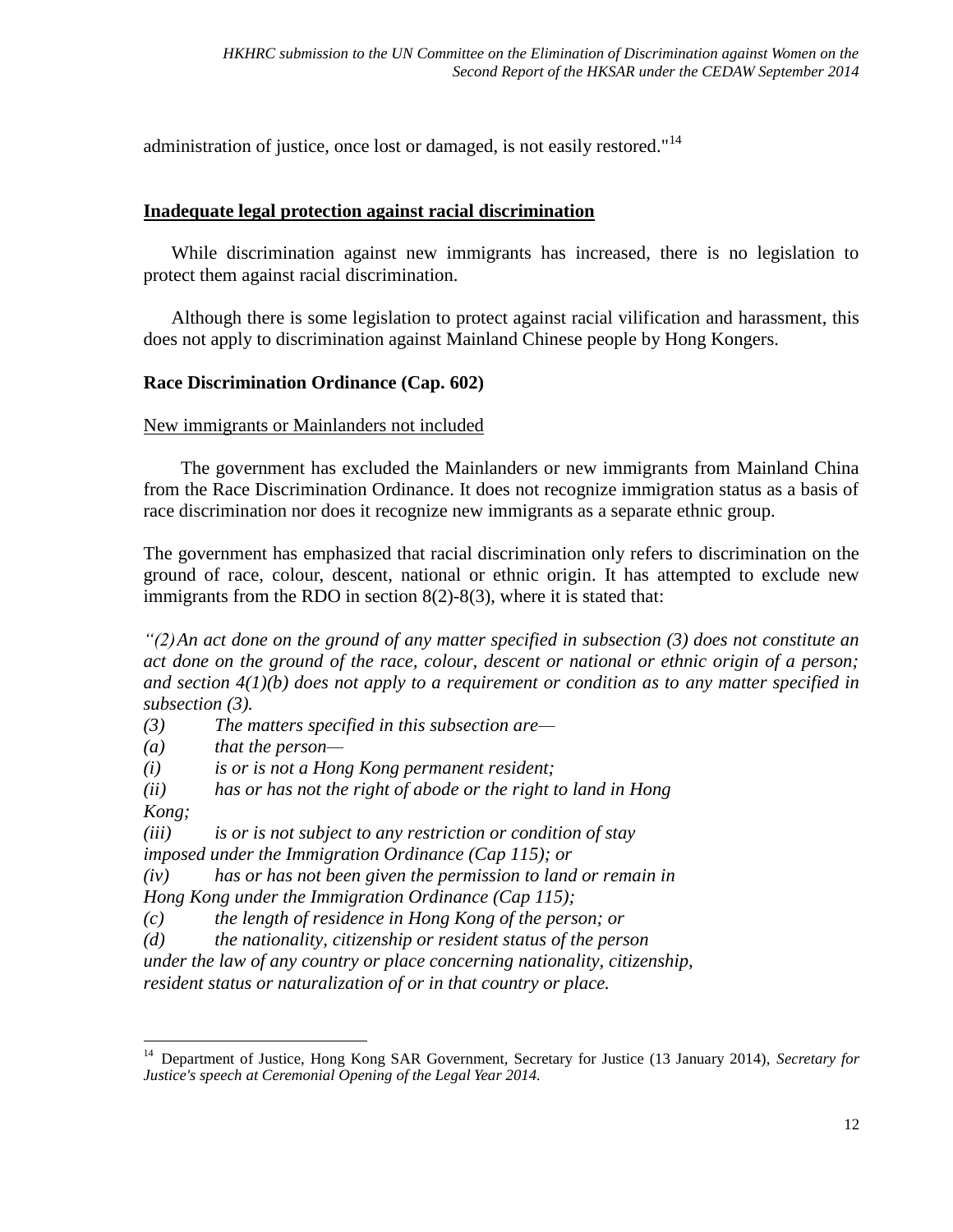During discussions of the Race Discrimination Bill, the Hong Kong SAR Government stated clearly that the status being an immigrant from Mainland China is not considered as a ground of discrimination because the new immigrants were viewed as being of the same ethnic group as local Chinese. The Government explained that the discriminatory treatment experienced by new immigrants is based on *social* rather than racial grounds.

## *Protection against vilification*

Protection against vilification is provided for in section 45 and 46 of the Race Discrimination Ordinance (RDO). Section 45 states that "[it] is unlawful for a person, by any activity in public, to incite hatred towards, serious contempt for, or severe ridicule of, another person or members of a class of persons on the ground of the race of the person or members of the class of persons." Race is defined as the "race, colour, descent or national or ethnic origin of the person" (RDO Section  $8(1)(a)$ ).

It is worth noting that section 45 only renders such acts unlawful, but not criminal. Thus it is subject to the same range of civil remedies as racial discrimination, but it does not make it a criminal offence. In comparison, under the United Kingdom's Public Order Act 1986 racial vilification is a criminal offence and offenders may be penalized by up to seven years imprisonment<sup>15</sup>.

## *Offence of serious vilification*

Section 46 of the RDO states that a person commits an offence if he intentionally and incites hatred towards another person on the ground of race in public and that this activity consists of threatening physical harm or incites others to threaten physical harm towards persons or premises or property of that person.

It is worth noting that such acts are subject to a maximum fine at level 6 and to imprisonment of maximum 2 years.

## *Racial harassment*

 $\overline{a}$ 

Under the RDO racial harassment is unlawful in the areas of employment; education; provision of goods, facilities or services; disposal or management of premises; elections; pupilage/tenancy in barrister's chambers; participation in clubs. It is worth noting that such behavior is subject to civil penalties, but not considered a criminal offence.

In contrast in the United Kingdom, racial harassment is both unlawful and a criminal offence. Thus under the Crime and Disorders Act 1998 (UK) it is a criminal offence to pursue a course of conduct which amounts to harassment and which is motivated by racial hostility.

<sup>&</sup>lt;sup>15</sup> Public Order Act 1986 (UK) c  $64$  ss  $27$  (3)(a).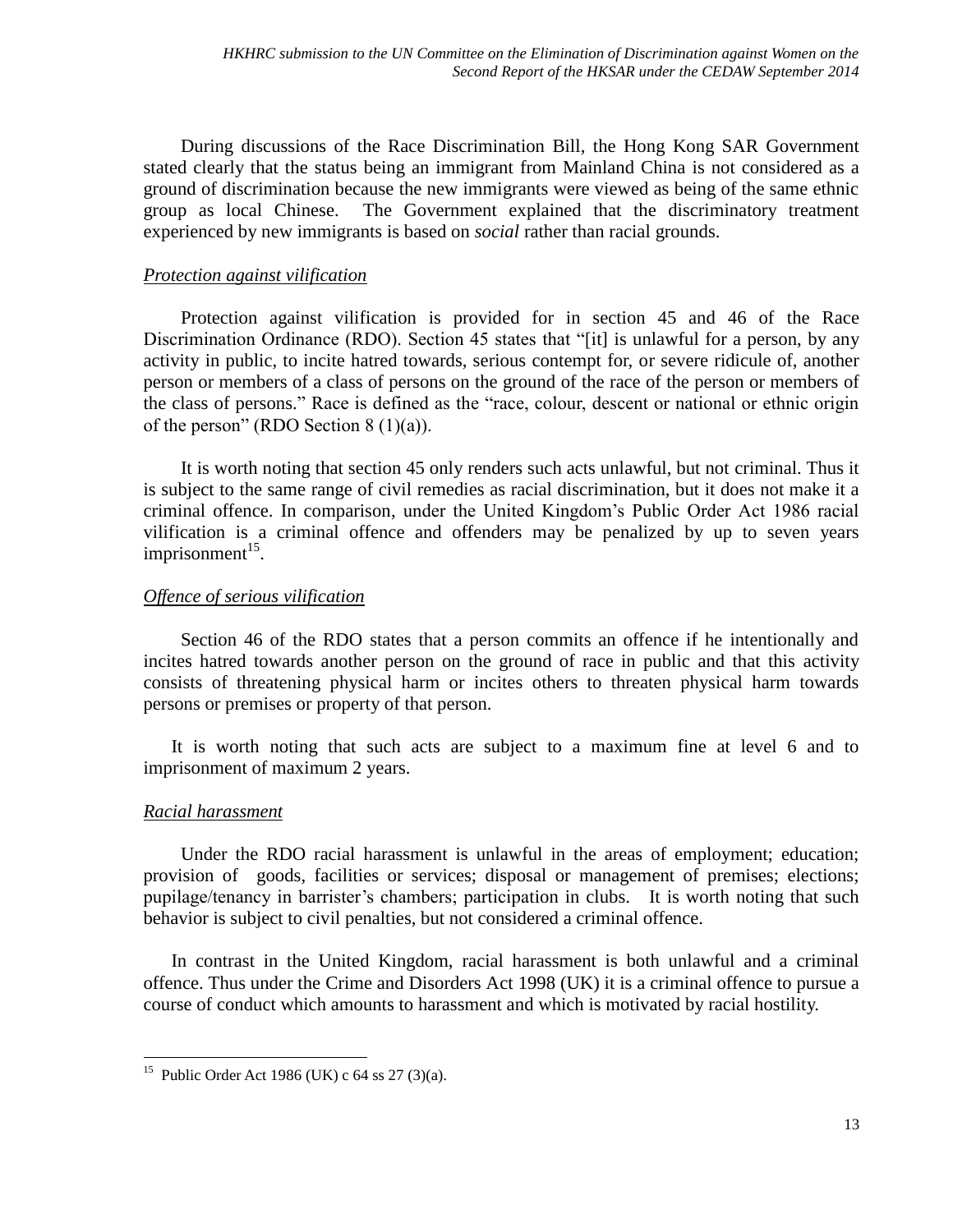It is thus obvious that the increased racial discrimination suffered by new immigrants need legislative amendments to the racial discrimination ordinance in order to be prevented.

Currently the Equal Opportunies Commission is conducting a public consultation to review all the discrimination laws. Among the proposals are to include nationality, citizenship and immigration status in the forms of protection from race discrimination. This includes discrimination between persons from Hong Kong and Mainland China.

The HKHRC highly recommends that the government amends the Race Discrimination Ordinance to include discrimination against people from Mainland China.

## <span id="page-13-0"></span>**ARTICLE 16: RIGHT TO MARRIAGE AND FAMILY**

#### <span id="page-13-1"></span>**100,000 split families**

In Hong Kong, there are still approximately 100,000 split families comprising parents, mostly women, and their children separated between Mainland China and Hong Kong as a result of erroneous policy. Their prospect of reunion is not regulated by a reasonable queuing system but procedures that subject them to bureaucratic manipulation and corruption.

Since China has adopted the open door policy in late 1970s, the residents of the Mainland China or Hong Kong had more and more chances to develop business or work together. Many Hong Kong single males were employed to work in mainland factories as the Hong Kong factories developed business in mainland after the open door policy. The number of cross-border marriage has grown rapidly. Nevertheless, according to existing policies, their spouse and children have to stay in Mainland China to apply for One-way Entry Permits from the PRC Government before they are allowed to join their parent/s in Hong Kong.

The One-way Permit system has been commonly criticized as unfair, ineffective, as well as lacking a transparent and uniform standard. Different provinces in Mainland China now operate their own system to allocate their share of the 150 daily quotas. We understand from the PRC government that One-way Permits are not approved on family but individual basis. In most cases, mothers and children have to wait for their turns in separate queues, resulting in prolonged and unnecessarily family separation. The worst scenario is that in some parts of China, children or mothers are absolutely denied the right of application thus causing split families of a permanent nature.

Worse still, the problem is aggregated by widespread corruption. Many applicants have reported that they have to pay a bribe ranging from HK\$60,000 to HK\$200,000 i.e. US\$7,692 to US\$25,641 to the responsible district officials or they run the risk of being disqualified. As a result, families who cannot afford to pay a bribe are forced to take the risk of taking dangerous and illegal entry to Hong Kong. In most cases, mother who have to take care of young children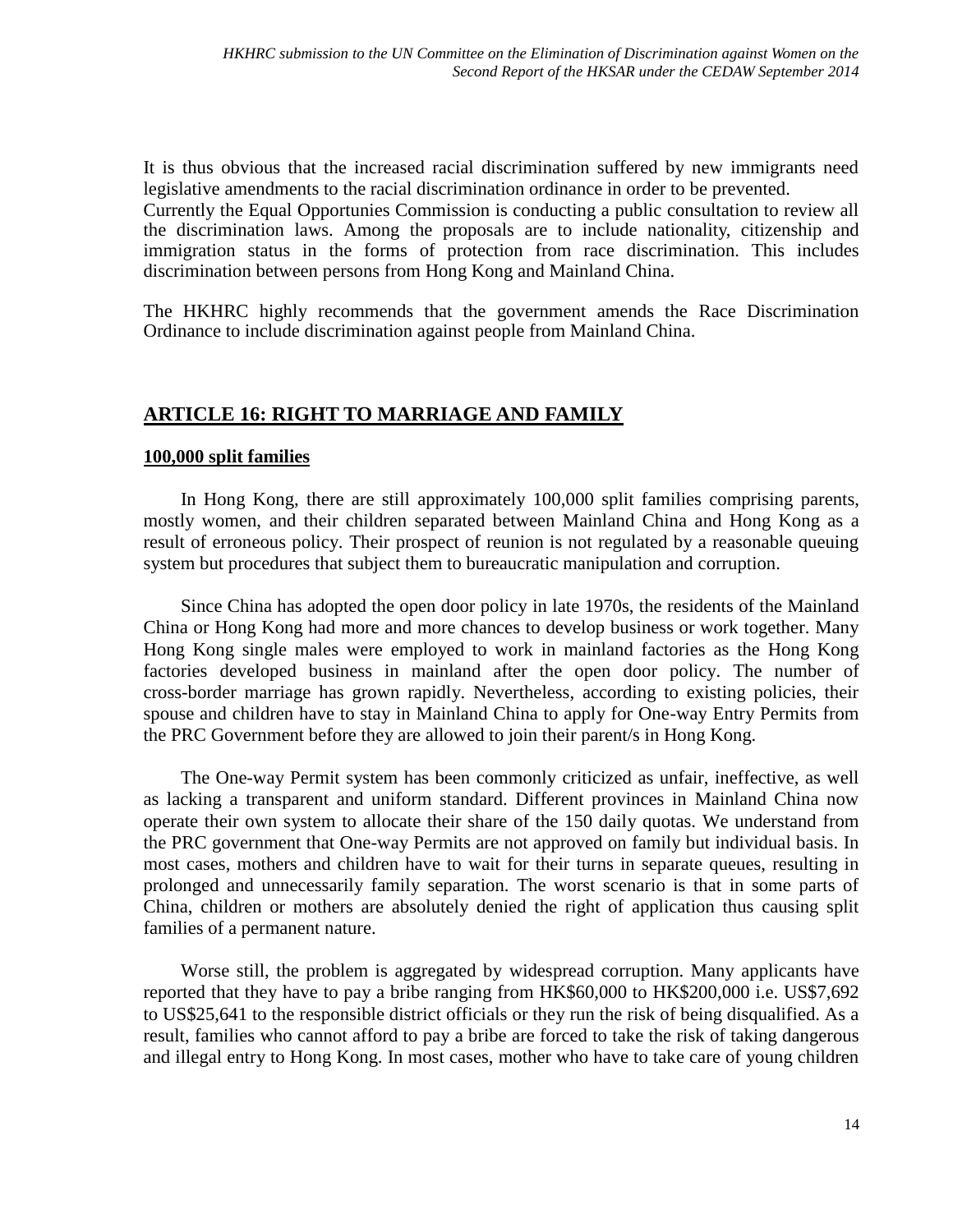have no alternatives but to turn to smugglers to bring them to Hong Kong while young children who needs motherly care are also subject to the risk of illegal entry from Mainland China.

## <span id="page-14-0"></span>**Split single parent families are excluded from the family reunion policy**

The situation is worse for single-parent families, usually in which the mother is a widow or has been abandoned by the Hong Kong father, depriving them from getting a One-way Entry Permit to Hong Kong when their children are born or are already allowed to stay in Hong Kong. These children cannot stay with their mothers in mainland China as they do not have household account and identity. The only way for family reunion is for the mainland mother to apply to come to Hong Kong to take care of them and for family reunion. However, there is no quota for these single parent mother in one way permit system.

These mainland mothers can only visit their children in Hong Kong for prolonged years with a visitor's permit. Some children even need to leave Hong Kong to apply for the visitor's permit for their parents every three months or two weeks, which seriously affects the children's learning progress in school as they cannot attend lessons and delay would be inevitable.

On the other hand, without the Hong Kong Identity Card, the mother cannot be employed in Hong Kong as has to rely on children's public assistance (CSSA) on a living. Under insufficient revenue, the children's learning and living conditions would be affected, causing problems in the family's physical and mental development and well-being. At least 7,000 Hong Kong children cannot reunite with their mainland mother for years. Although China has introduced a visitor's policy lasting for more than one year, the mechanism is inconsistent and can hardly benefit the single-parent families.

These split families have waited for over 4 years for family union. Some Permits are also withdrawn when the husband died or abandoned them shortly after the Permit had been issued. There is no quota for these single parent families to apply to come to Hong Kong or take care of their children. Indeed, the 150 daily quotas are not fully utilized and only 125 were used. Many of HKHRC's single parent families have waited between 7-20 years. The China Government fails to put them into the victim's shoes and utilize the left quota to help the needy ones.

The Hong Kong government not only did not work out a policy to help the single parent for family reunion with the Chinese Central Government but also failed to help the mother to extend their visiting document in Hong Kong to take care of the children.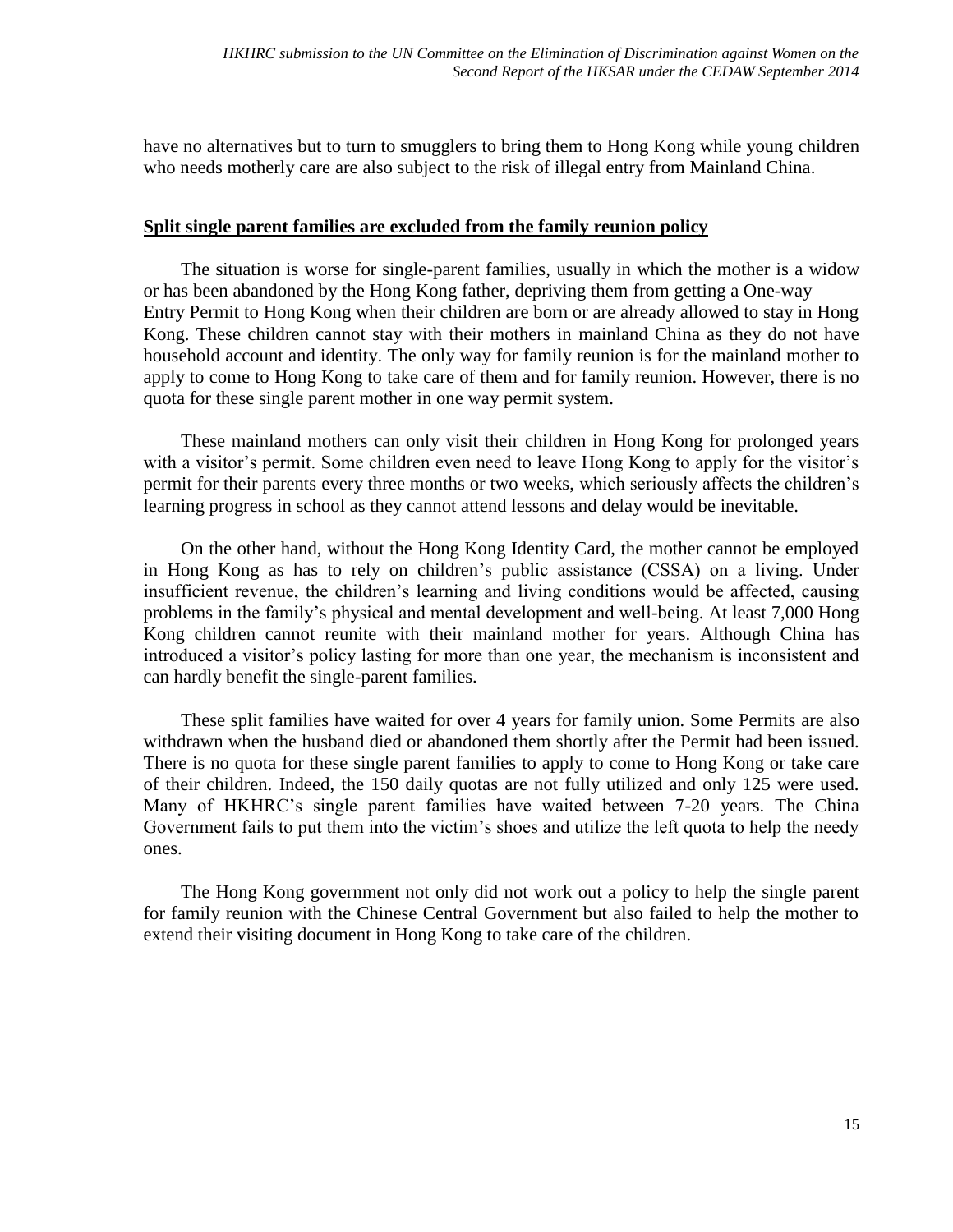## <span id="page-15-0"></span>**GENERAL COMMENT 19: VIOLENCE AGAINST WOMEN**

In the Concluding Observations from 2006, the Committee urged the Government of the Hong Kong Special Administrative Region to strengthen its efforts in combating all forms of violence against women, including domestic violence. It urged the Government to ensure an effective response to complaints and carrying out more proactive investigations of complaints.

The number of domestic violence is increased from 1,009 in 1998 to 3,866 in  $2012^{16}$ . Over 80% of them are new immigrant women in refuges.

As mentioned above over 90% of the new immigrants in Hong Kong are women and children. They have experienced prolonged separation with their families. The families lack communication opportunities and spent more resources in keeping two homes.

Many new immigrant women have great difficulties in adjusting to the new society. Many of them are from the villages in the Mainland China and have received little education. Being uprooted from their network of friends and relatives, they are socially marginalized, as many do not speak the local Cantonese dialect and having little knowledge of the community resources and services in Hong Kong. Worse still, they commonly share negative self-image, being stigmatized as unintelligent and burdens of society. Therefore, many new immigrant women do not know how to seek help when they are prone to violence. They need special services. However, the Hong Kong SAR Government closed all new immigrant services centers in 2002.

Lack of special new immigrant social service support and resources, many new migrant women do not seek help when subject to domestic violence, most of these cases are unreported owing to traditional cultural factors and inadequate information about assistance and resource as well as social discrimination. Some of them reported that the social workers and police insulted them when they sought help from the Social Welfare Department and Police station. The police or social workers considered that new immigrant women deserved this kind of misfortune as they chose to married Hong Kong men.

Besides, the Domestic Violence Ordinance is not criminal offence. Most of the time, the Police considered family violence is family relationship problem, is not their duty to handle with. It is very hard for the victims to seek help under the law. What is more, there is no mandatory counseling service for the abusers. Many abusers repeated their abuse behaviors and many victims suffer again.

 $\overline{a}$ 

<sup>&</sup>lt;sup>16</sup> Social Welfare Department 2013.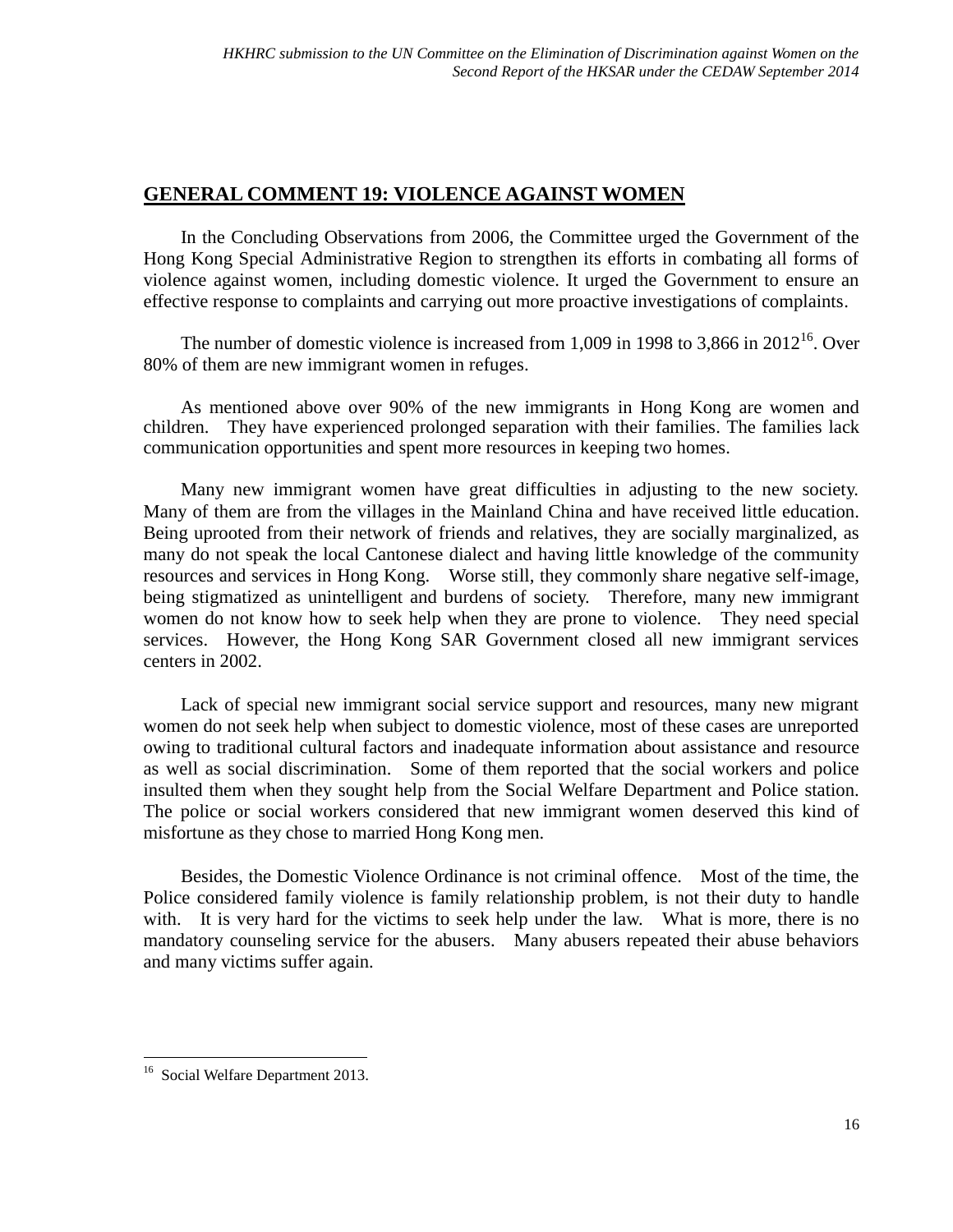## <span id="page-16-0"></span>**ARTICLE 11: EQUALITY IN EMPLOYMENT AND LABOUR RIGHTS**

## <span id="page-16-1"></span>**Lack of appropriate child-care support, deprivation of right to employment**

According to the "Survey on the needs of childcare service of the new immigrants" in 2012 published by the Society for Community Organization, 97.8% of the new immigrant women want to find a job to earn their living. 94.5% of them could not find work because they needed to take care of their child. Only 43.4% of them found a job (for local women the employment rate is 49.6%), but the pay is 40% lower than that of all new immigrants and local women. Many are unemployed because of racial discrimination and the inadequacy of child-care services. The child-care centers only serve in daytime on weekdays, but most of the new immigrant women are only able to find low skill jobs. Besides, the cost is beyond their affordability and the subsidy from the Government is not enough. Therefore, most of the new immigrant women are deprived of the right to employment.

According to the survey on the situation of the working new immigrant women published by Society for Community Organization in 2014, for those new immigrant women having a job, only 46.7% of them work as full-time. The monthly median wage HK\$5,415 (US\$694.2), which is much lower than that of the overall new immigrants HK\$7,500 (US\$961.5), and that of the Hong Kong local women HK\$8,500(US\$1,089.7), as well as general Hong Kong population is HK\$12,000(US\$1538.4) (Census and Statistics Department, 2011).

These women lack the help from the family, society and Government. They are isolated and their rights are severely undermined. New immigrants are made as scapegoat of these social problems. They are blamed as the source of poverty. They are being marginalized and are the poorest group in the society.

## <span id="page-16-2"></span>**New immigrant women prone to labor exploitation**

New immigrant women are very hardworking. Their weekly average hour is 40.2 while the longest is 86 hours. 49.8% of the working migrant women never have holidays to take a rest. It was also found that the longer the working hour, the harder it is for the new immigrant woman to adjust to society. They take up the most unwanted jobs such as cleaning, dish washing and garbage clearance, yet their wages are much lowered than the local and much lower than male. It is because of social discrimination and their working experience and qualification is not recognized in Hong Kong.

However, discrimination against new immigrants will not be considered as a form of racial discrimination in the Hong Kong SAR Government's proposed Anti-Racial Discrimination Law. New immigrants from mainland China have been explicitly excluded from the proposed law, as the government argues that they do not constitute an ethnic group separate from the local Chinese.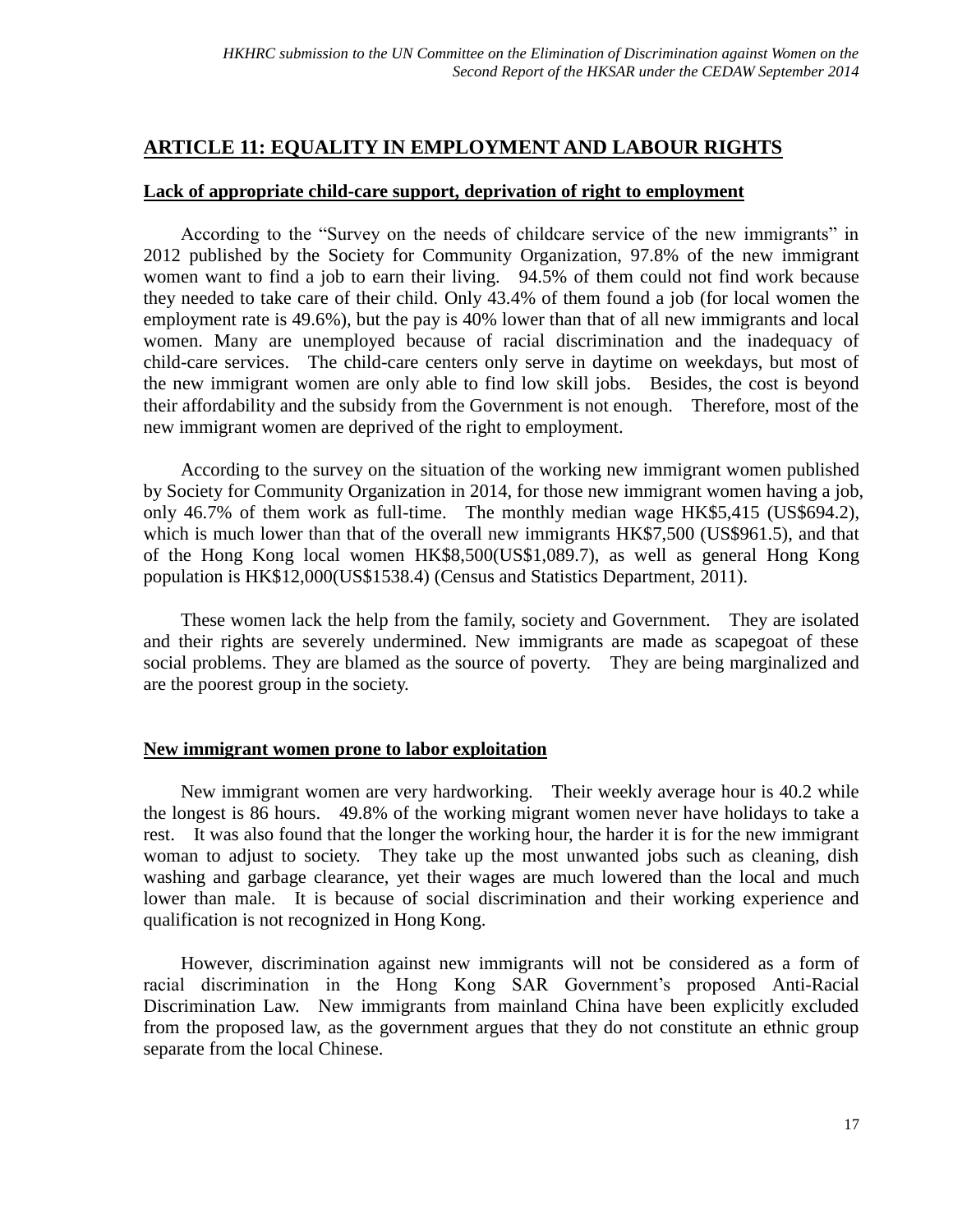## <span id="page-17-0"></span>**Recommendations**

1. The Hong Kong SAR Government should include discrimination against new immigrants as a form of racial discrimination in its anti-discrimination laws.

2. The Hong Kong SAR Government should abolish the 1 year residence rule for application of Comprehensive Social Security Assistance.

3. The Hong Kong SAR Government should set up an inter-departmental task force group to eradicate domestic violence.

4. The Hong Kong SAR Government should revise the Domestic Violence Ordinance with supporting services, including criminalize domestic violence and mandatory abuser counseling services. A domestic violence court should be set up. The social workers and the police should be trained with gender and cultural sensitivity.

5. The Hong Kong SAR Government should set up a mechanism with China to speed up and make the allocation of One Way Permits more transparent and efficient.

6. The Hong Kong SAR Government should allow single parent families to be part of the quota system for One Way Permits.

7. The Hong Kong SAR Government should provide comprehensive child-care services and subsidy to the low income women.

8. The Hong Kong SAR Government should set up women learning centres and provide free learning courses and resources for new immigrant women.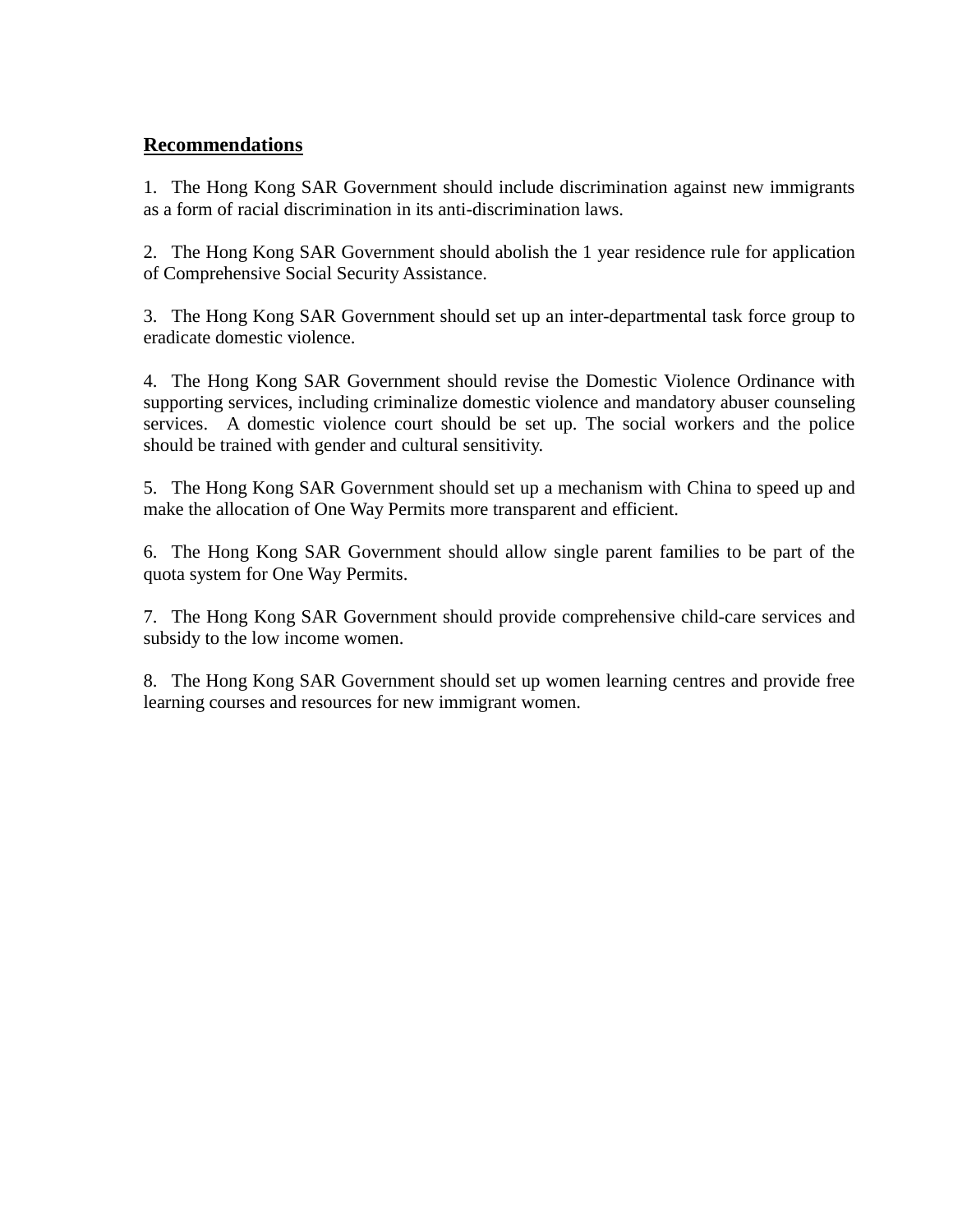# <span id="page-18-0"></span>**VULNERABLE GROUP 2: FEMALE PRISONERS**

## <span id="page-18-1"></span>**ARTICLE 12. RIGHTS OF WOMEN IN CONFINEMENT**

As at 30 June 2014, there was a total prison population of 7,249 and 1,657 remands. Figures from end 2013 show that out of a total of 9,039 people under the Correctional Services Department's management, 1,779 were females and 7,260 were males.

Among the prison population 1,016 were non-local people sentenced in Hong Kong. As at 6 June 2014, there were 1,016 sentenced persons who were people from places outside Hong Kong/of other nationality. As seen in Table 1 the majority (653 sentenced persons) were from Asia, followed by 249 who were from Africa.

| Table 1. No. of sentenced persons of other nationality/from places outside Hong Kong. |  |  |
|---------------------------------------------------------------------------------------|--|--|
|                                                                                       |  |  |

| <b>Continent</b> | No. of sentenced persons |
|------------------|--------------------------|
| Asia             | 653                      |
| Western          | 29                       |
| Africa           | 249                      |
| South America    | 85                       |
| <b>Total</b>     | 1,016                    |

Nearly 36% of the non-local prisoners are women $<sup>17</sup>$ .</sup>

## <span id="page-18-2"></span>**Foreign female prisoners can only call their family every 2 months**

The ultimate goal of prisons must be to protect society against crime and that released offenders are easily re-integrated to society. Prisons should therefore emphasize the continuing participation in the community so that prisoners are easily rehabilitated. Being able to maintain family relations greatly contributes to this.

## **Difficulties faced by female foreign prisoners**

While all prisoners, no matter gender or nationality, face hardship being imprisoned, foreign female prisoners find themselves in an especially vulnerable situation, because they are separated from their families and often feel marginalized as they encounter linguistic and cultural barriers.

Firstly, they seldom receive any family visits, as most family members cannot afford to visit them. Although foreign prisoners may receive visits from NGOs or friends, these cannot be seen as a substitute for family visits.

 $\overline{a}$ 

<sup>&</sup>lt;sup>17</sup> CSD letter to our organization 31 October 2011.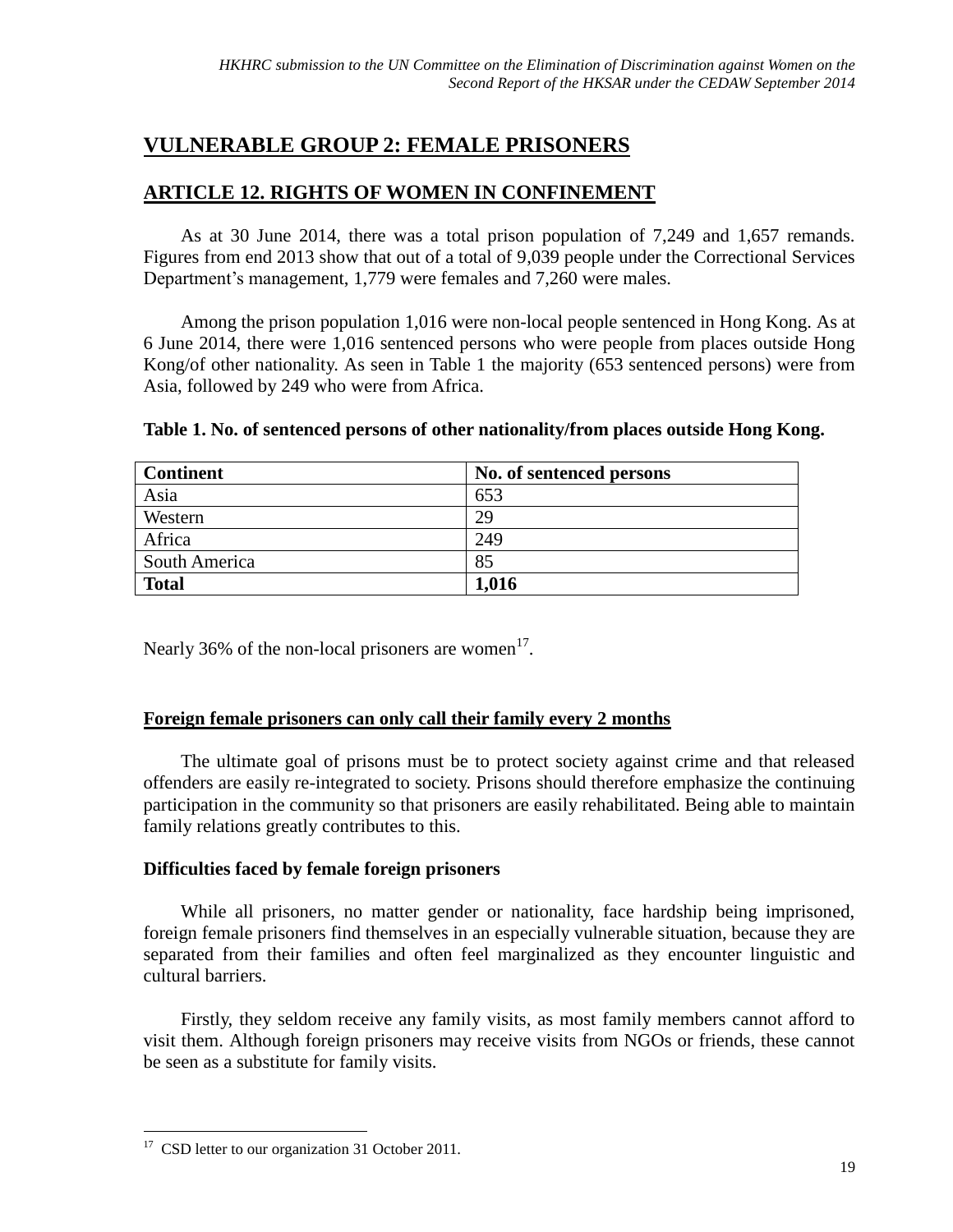Secondly, letters cannot substitute talking directly over the phone with relatives, especially for prisoners who want to communicate with children or elderly parents who may be illiterate.

Thirdly, all prisoners have expressed frustration of only being able to make a 10-minute phone call every 2 months. If a prisoner calls her parents one time, there is no time to call children and spouse for another call. She therefore has to wait another 2 months to call them.

If a prisoner wishes to make additional calls, she must place a request to be reviewed at the discretion of prison staff. However, because these are granted on a discretionary basis, practices vary from institution to institution. While in one prison, a regular one-month call was granted, a woman's request in another prison to regularly check on her young children were not enough grounds for being granted additional phone calls.

Lastly, overseas phone calls can be unduly expensive. A 10-minute phone call to Africa or South Asia when placed through coin phones or certain stored-value phone cards may cost \$150 while some other calling cards are much cheaper. Phone cards can be procured with the assistance of the welfare officers of the prison. However, not all prisons buy cards that a cheap to use for the prisoners. Prisoners in Lo Wu Correctional Institution have reported to only been given the choice of the most expensive option. Welfare officers now say that a new cheaper card has been provided. There is thus not one uniform practice.

As prisoners' earnings range from around \$150-600 per month, the cost of phone calls are a significant financial burden.

## **Government policy regarding prisoners' correspondence and visits**

The Hong Kong Prison Rules (Cap 234A) do not contain any provisions governing telephone use, but they do provide rules regarding visits and letters. Generally a prisoner may receive two visits per month, each visit lasting no more than 30 minutes (Rule 48). The Superintendent may on a discretionary basis grant additional visits in special circumstances.

As for telephone calls, there are no legal provisions allowing a prisoner to make such calls. Rather, the Standing Orders (Public Version) para. 56-01 and 56-02 specify that telephone calls are granted on a discretionary case-by-case basis under the following special circumstances:

- "- to inform of the prisoner's detention or whereabouts;
- to arrange for bail, fine payment or other legal matters;
- to acquire information about the latest situation of an immediate family member who is critically ill or being affected by natural disasters;
- to contact an immediate family member who by reasons of remoteness or physical disability, etc., is unable to pay any visit to the prisoner during the past three months; or
- any other situation where [Head of Institution] considers it justifiable to approve on compassionate grounds."

In other words, telephone calls do not exist as a right, but are only granted by discretion.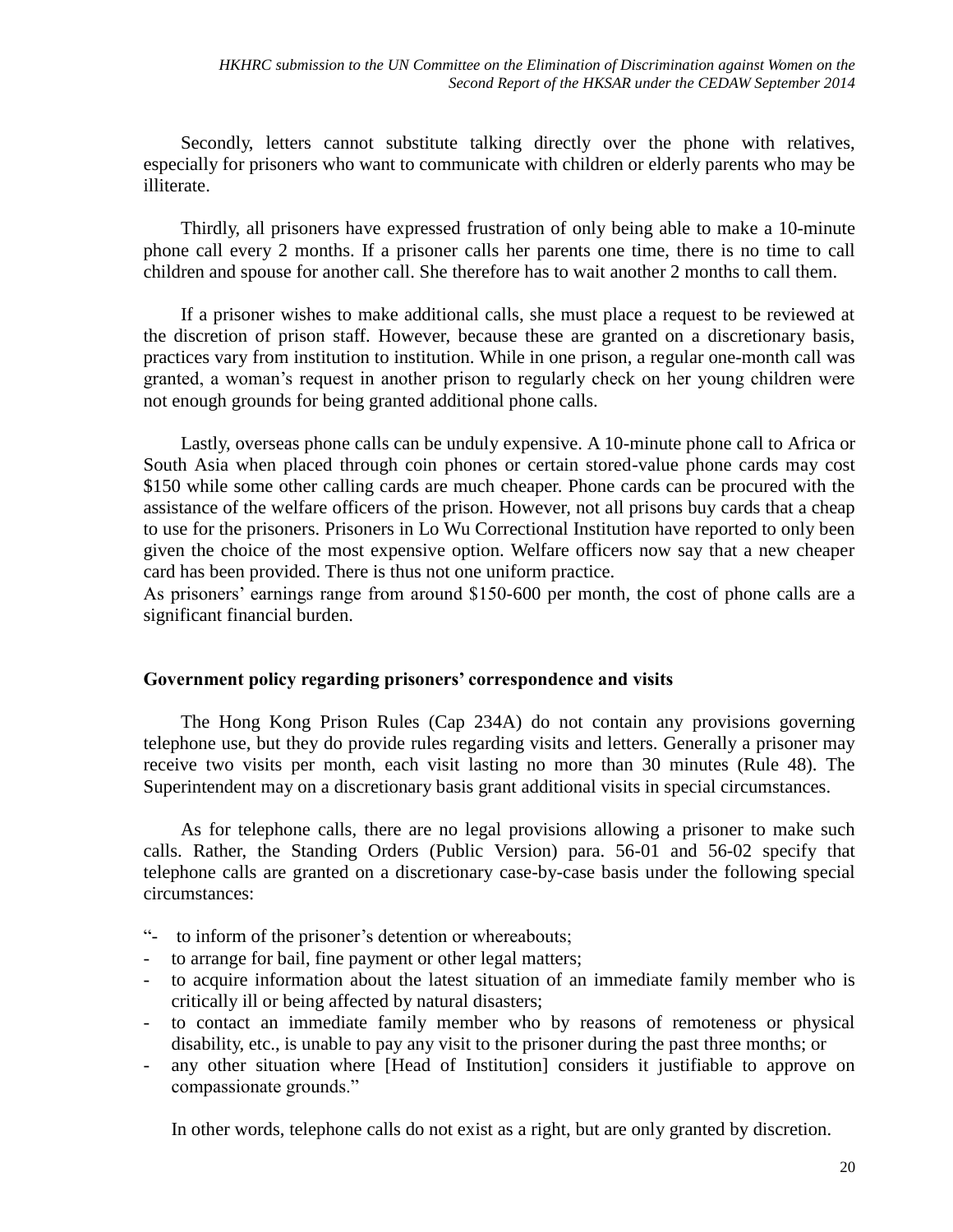The Correctional Services Department (CSD) has stated that a prisoner will not be permitted to use the telephone for more than ten minutes at any one time and that calls may only be placed during office hours from 9 am-5 pm.

When it comes to emails and web cam visits, the CSD currently already has utilized resources to implement a Video Visit Scheme through video link to allow elderly or disabled family members talk with prisoners located in remote prisons. As for internet use, there is no access to emails for prisoners.

## **Human rights standards**

From a human rights perspective, the government policy falls short of respecting international covenants and agreements.

The International Covenant on Economic, Social and Cultural Rights (ICESCR), applicable to Hong Kong since 1976, outlines in that "[the] widest possible protection and assistance should be accorded to the family" (Article 10).

Recommendations from the Office of the United Nations High Commissioner for Human Rights specifically related to prisoners specify that: "two telephone calls a month are barely adequate to maintain meaningful contact<sup>7,18</sup>. Also it has recommended that a telephone call can serve as a substitute for a letter or a visit, and that telephone contact may be especially important in the case of foreign nationals for whom visits may be virtually impossible<sup>19</sup>.

#### **Overseas practice and legislation**

 $\overline{a}$ 

Overseas legislation and practice reflect recognition that maintaining social relations promotes rehabilitation of offenders.

The US Federal Bureau of Prisons (BOP) has issued a detailed set of rules and regulations concerning telephone calls of prisoners<sup>20</sup>. Also the BOP has issued a 22 page Program Statement regarding telephone calls. In comparison the paragraphs of the Standing Orders of the Hong Kong Correctional Services are confined to one page only.

Phone calls can be made from  $6 \text{ am} - 11.30 \text{ pm}$ , except during working hours, and the maximum length of each call is 15 minutes. A total of 300 minutes of calls can be made, in contract to 10 minutes for prisoners in Hong Kong.

The US system thus treats telephone access like an entitlement, unlike the Hong Kong system where phone access is generally *not* available except under certain restrictive

<sup>&</sup>lt;sup>18</sup> Office of the United Nations High Commissioner for Human Rights 2005: "Human Rights and Prisons. Trainer's Guide on Human Rights Training for Prison Officials", p 120, United Nations, New York and Geneva. Professional Training Series No. 11 Add. 2.

<sup>&</sup>lt;sup>19</sup> Office of the United Nations High Commissioner for Human Rights 2005: "Human Rights and Prisons. Manual on Human Rights Training for Prison for Prison Officials", p 123, United Nations, New York and Geneva. Professional Training Series No. 11.

<sup>&</sup>lt;sup>20</sup> The Code of Federal Regulations, Title 28, Chapter V, Part 540, paragraph 540.100-540.104, specify details regarding telephone calls.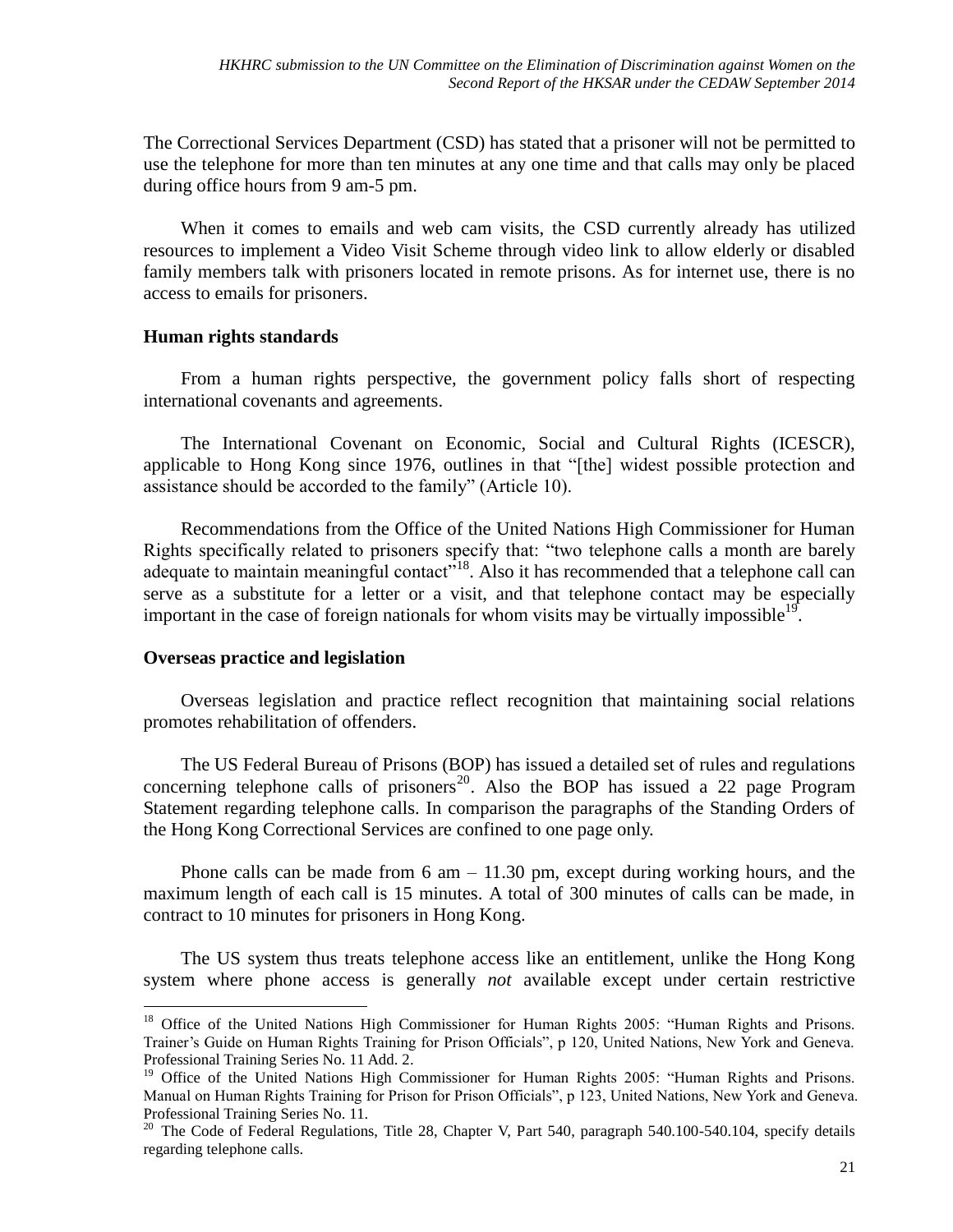circumstances. In US restrictions only occur where there is reasonable suspicion of the inmate acting in a way that would indicate a threat to the institution's good order or security.

One concern that prisons may have is security. Restricting the frequency and length of calls is perhaps the least ideal. Instead the US Bureau of Prisons has chosen to adopt several other abuse-prevention measures, namely restricting the phone numbers inmates can dial, monitoring the content of calls, and suspending privileges of those who abuse privileges<sup>21</sup>. This is done through the automated telephone system, called Inmate Telephone System (ITS). The phones are controlled by computer software programmes that allow inmates to dial certain numbers while calls are recorded. Inmates are given individual phone access codes, and the calls are debited from the prisoner's account related to the access code. This maximises efficiency and prisoners do not need to make requests each time they want to place a call.

Worth mentioning is the state of Western Australia, where the special needs of foreigners are acknowledged. The policy of the Department of Corrective Services is to provide for additional needs to overcome the disadvantage of those prisoners who have become socially isolated from their family and community due to them being unable to visit. If prisoners do not have adequate funds, they are eligible to receive two free 10-minute calls to family/friends overseas<sup>22</sup>.

## <span id="page-21-0"></span>**Transfer of prisoners**

 $\overline{a}$ 

For foreign female prisoners being transferred to their home country is a top priority. Being away from their children and spouses causes a lot of mental distress and also many family problems. For instance some women have been unable to communicate with family members and the children's whereabouts was therefore unknown to them or they had been unable to arrange schooling for them.

As foreign prisoners they also face differences in language, culture and religion, which can aggravate the impact of the sentence imposed $^{23}$ .

Secondly rehabilitation is generally one of the express goals of transferring foreign prisoners to their home countries. Serving the sentences in their home countries means that they can more easily be rehabilitated and re-socialized into the community. For instance in prison they can participate in courses and training available preparing them for release. Also, having family support may provide prisoners with social support, which improve the likelihood of successful reintegration.

<http://www.justice.gov/oig/special/9908/callsp2.htm#6>

<sup>&</sup>lt;sup>22</sup> Government of Western Australia, Department of Corrective Services 2010: "Policy Directive 36 -Communications."

[http://www.correctiveservices.wa.gov.au/\\_files/prisons/adult-custodial-rules/policy-directives/pd-36.pdf](http://www.correctiveservices.wa.gov.au/_files/prisons/adult-custodial-rules/policy-directives/pd-36.pdf)

<sup>&</sup>lt;sup>23</sup> United Nations Office of Drugs and Crime 2012: *Handbook on the International Transfer of Sentenced Persons.*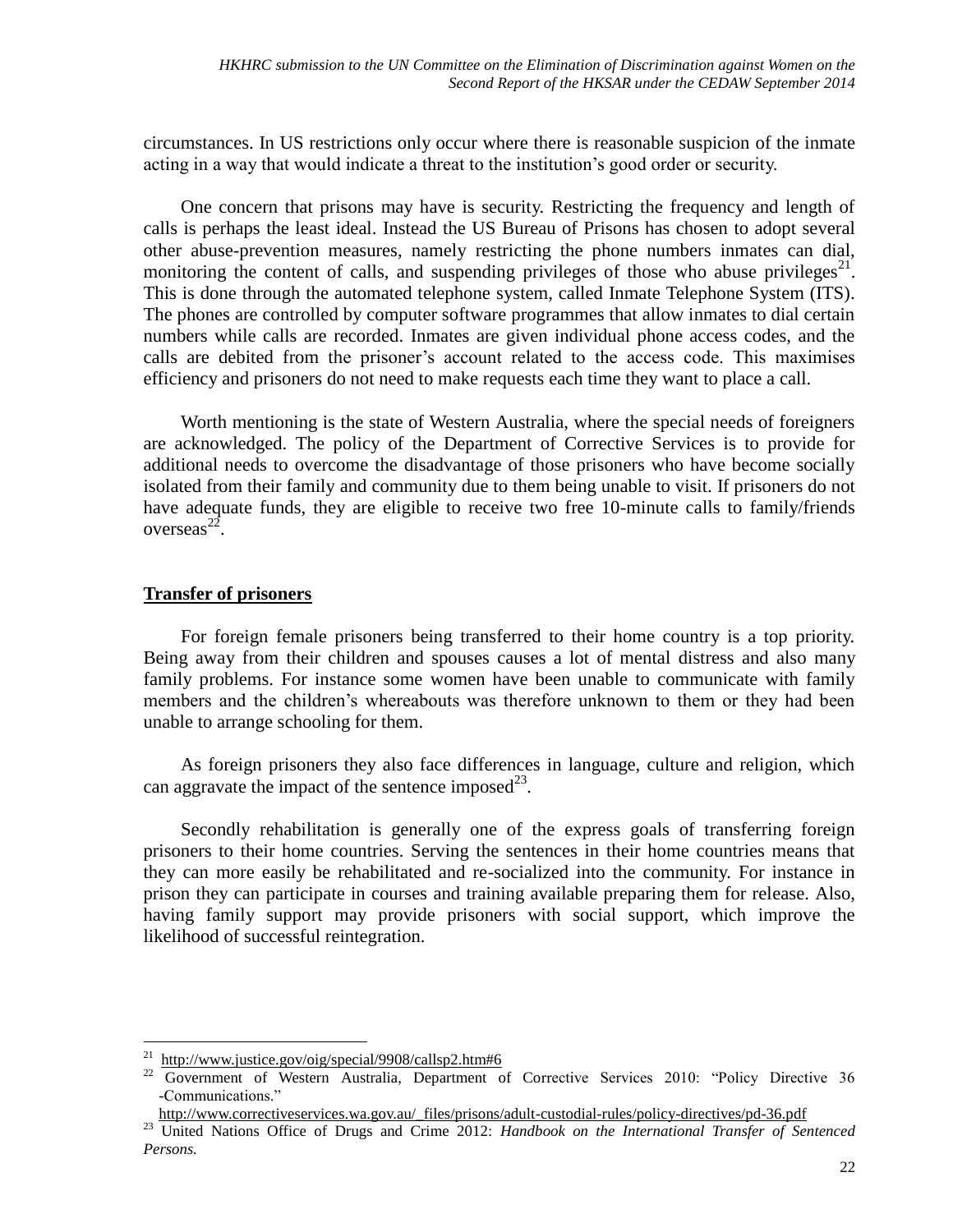## **Multilateral instruments**

In order to be transferred an agreement, either multilateral or bilateral, must be in place between the transferring and receiving countries.

The European Convention on the Transfer of Sentenced Persons<sup>24</sup> is a multilateral instrument, which has been ratified by  $64$  countries<sup>25</sup>, of which 18 countries are States outside Europe. Thus it is open to signature by non-member States. For instance Japan and Korea have ratified the Convention<sup>26</sup>, but not Hong Kong or China.

Besides from this, there are The Scheme for the Transfer of Convicted Offenders within the Commonwealth and The Inter-American Convention on Serving Criminal Sentences which has 17 States parties.

The benefit of ratifying a multilateral agreement is that a State can enter into agreements with several other States in one go, and avoid the lengthy and costly process of negotiating new bilateral treaties. On the other hand bilateral agreements offer flexibility regarding which States a State enters into agreements with and allows for special provisions.

## **Bilateral agreements**

Many bilateral agreements are entered into by States, also where there are multilateral agreements. For instance United Kingdom has 23 bilateral agreements with other States/jurisdictions. Also being a signatory to other multilateral instruments, the United Kingdom has agreements with 94 jurisdictions<sup>27</sup>.

Australia has an International Transfer of Prisoners Scheme where it has entered into bilateral agreements with 5 jurisdictions and by being a signatory to the multilateral agreement Convention on the Transfer of Sentenced Persons it can transfer prisoners to or from Australia with 68 countries.

The United States of America has bilateral agreements with 12 jurisdictions and is additionally party both to the Inter-American Convention on Serving Criminal Sentences, and the Convention on the Transfer of Sentenced Persons. Altogether it can transfer prisoners to/from 89 jurisdictions.

## **Hong Kong's transfer agreements**

 $\overline{a}$ 

Currently the HKSAR has only signed Transfer of Sentenced Persons (TSP) agreements

<sup>&</sup>lt;sup>24</sup> Entry into force 1 July 1985 [http://conventions.coe.int/Treaty/EN/reports/html/112.htm.](http://conventions.coe.int/Treaty/EN/reports/html/112.htm) This however, has been replaced by framework decision 2008/909/JHA in respect of transfer decisions among European Union member States.

[http://conventions.coe.int/Treaty/Commun/ChercheSig.asp?NT=112&CM=8&DF=14/08/2014&CL=ENG,](http://conventions.coe.int/Treaty/Commun/ChercheSig.asp?NT=112&CM=8&DF=14/08/2014&CL=ENG) extracted on 14/8/14

<sup>&</sup>lt;sup>26</sup> http://conventions.coe.int/Treaty/Commun/ChercheSig.asp?NT=112&CM=8&DF=08/08/2014&CL=ENG<br><sup>27</sup> http://www.prisonarsphroad.org.uk/uploads/documents/prisoners/Prison%20transfer%20y7.1.ndf

<sup>27</sup> [http://www.prisonersabroad.org.uk/uploads/documents/prisoners/Prison%20transfer%20v7.1.pdf,](http://www.prisonersabroad.org.uk/uploads/documents/prisoners/Prison%20transfer%20v7.1.pdf) extracted 14/8/14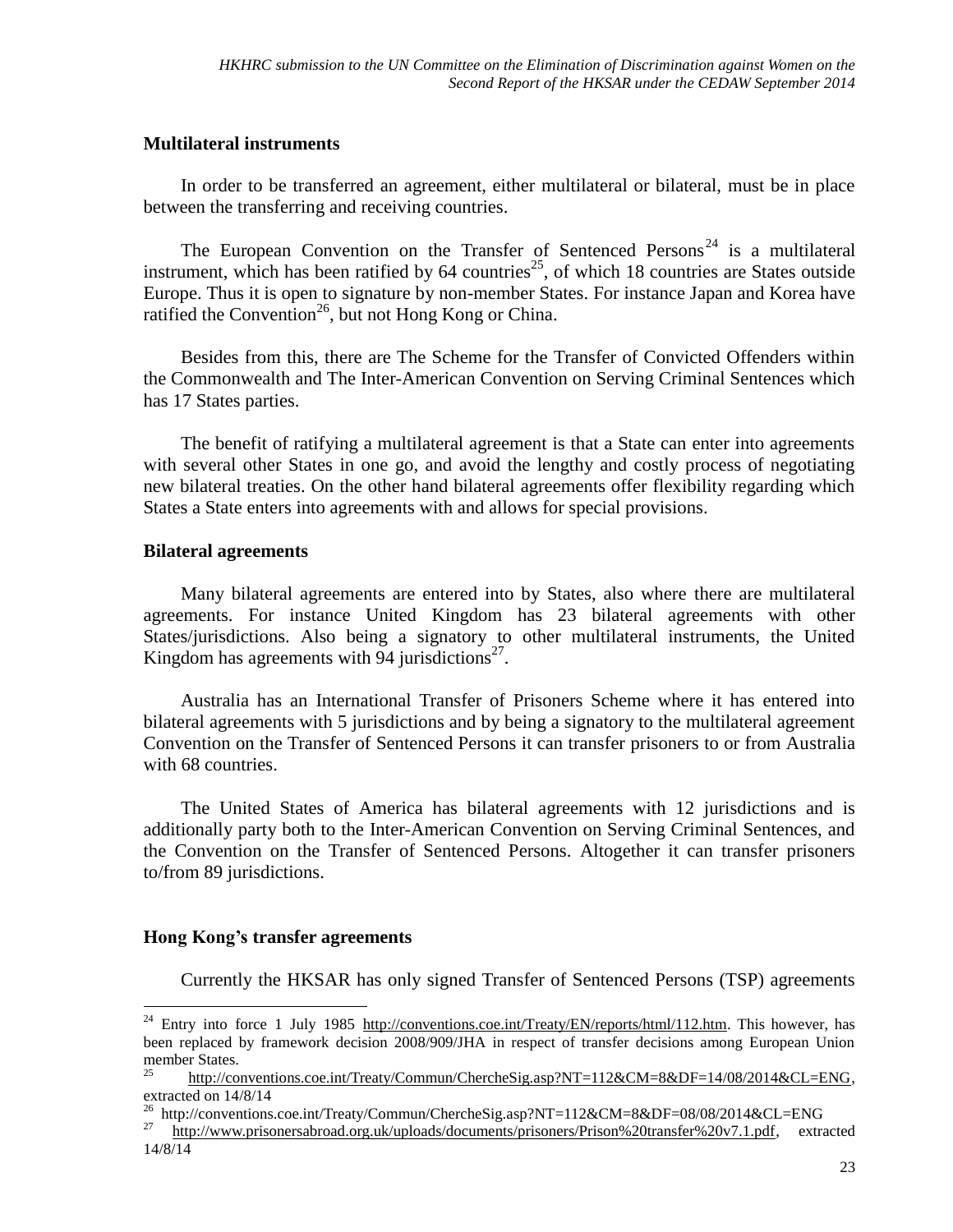with 13 countries/jurisdictions. The first was entered into with United Kingdom in 1998, and the latest agreement was concluded with Korea in June 2014.

The 13 countries/jurisdictions with which HKSAR has an agreement are Australia, Belgium, France, Italy, Portugal, Spain, United Kingdom, United States of America, Philippines, Sri Lanka, Thailand, Korea and Macao Special Administrative Region.

People from countries that do not have such a bilateral agreement with Hong Kong, must seek a transfer on an ad hoc basis, where the Government of HKSAR, the receiving country/jurisdiction and the sentenced person all agree on the transfer. As mentioned, it is nearly impossible to be transferred on an ad hoc basis.

## Applications for outward transfer

During the period 1 June 2001 -16 June 2014, the government received 259 transfer applications from foreign prisoners in Hong Kong.

Of these only 23 have been successful, and nearly all (22) were to countries that have a Transfer of Sentenced Persons agreement with Hong Kong, while the last one was made through an ad hoc transfer. That person was from Nigeria. When one compares the success rates, the rate with TSP agreement (33%) is much higher than that of the ad hoc applications (0.5%). Thus transfers without a transfer agreement between HKSAR and the receiving country is nearly impossible.

| Country to<br>be<br>transferred<br>to          | No.<br>applications<br>received | of $\vert$ No.<br>successful<br>applications | of $\vert$ No.<br>of<br>unsuccessful<br>applications | No.<br><b>of</b><br>withdrawn<br>applications | No.<br>of<br>applications<br>under<br>process |
|------------------------------------------------|---------------------------------|----------------------------------------------|------------------------------------------------------|-----------------------------------------------|-----------------------------------------------|
| <b>TSP</b><br>With<br>Agreement                | 66                              | 22                                           | 12                                                   | 14                                            | 18                                            |
| Without<br><b>TSP</b><br>Agreement<br>(ad hoc) | 193                             |                                              | 49                                                   | 6                                             | 137                                           |
| <b>Total</b>                                   | 259                             | 23                                           | 61                                                   | 20                                            | 155                                           |

## **Table 2. Applications for outward transfer made by sentenced persons in HK (1 June 2001 – 16 June 2014)**

Source: Letter to our organization from Security Bureau of HKSAR 17 July 2014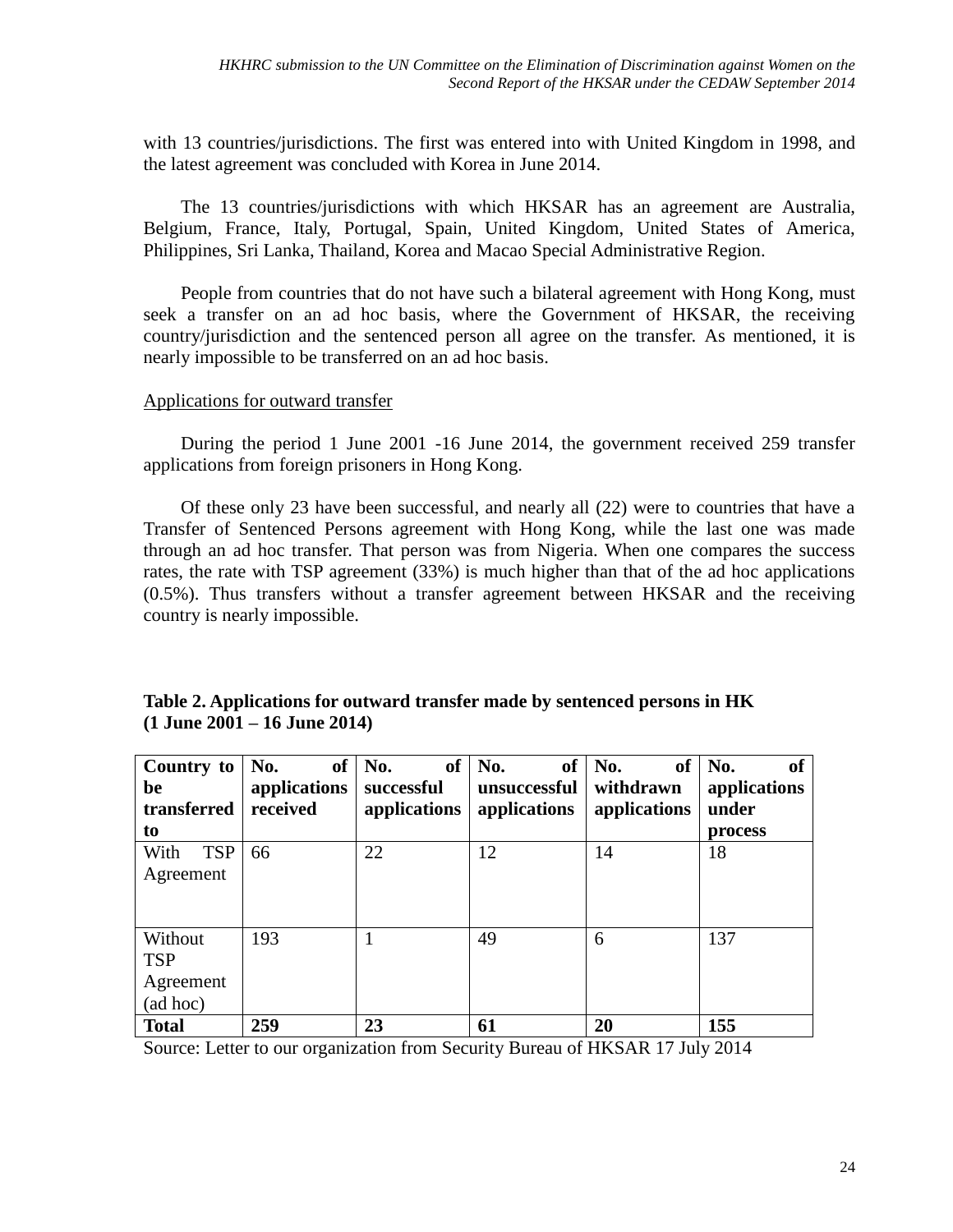## <span id="page-24-0"></span>**Recommendations**

1. Amend the Prison Rules to recognize the placement of telephone calls as a legal entitlement and specify clearer regulations governing the placement and regulation of calls. Regulations should outline the minimum frequency and duration of phone calls that all prisoners are entitled to make. Similar to visits and letters, phone calls may be subject to restrictions and surveillance necessary to maintain security and prison order.

2. Increase the frequency of phone calls allowed. At minimum this should be two calls per month. The objective of phone call policy should be to allow prisoners to meaningfully maintain relationships with friends and relatives.

3. The HKSAR should enter into more bilateral agreements with countries in order to transfer foreign prisoners. It should proactively negotiate agreements with countries from which its foreign prisoner population comes from.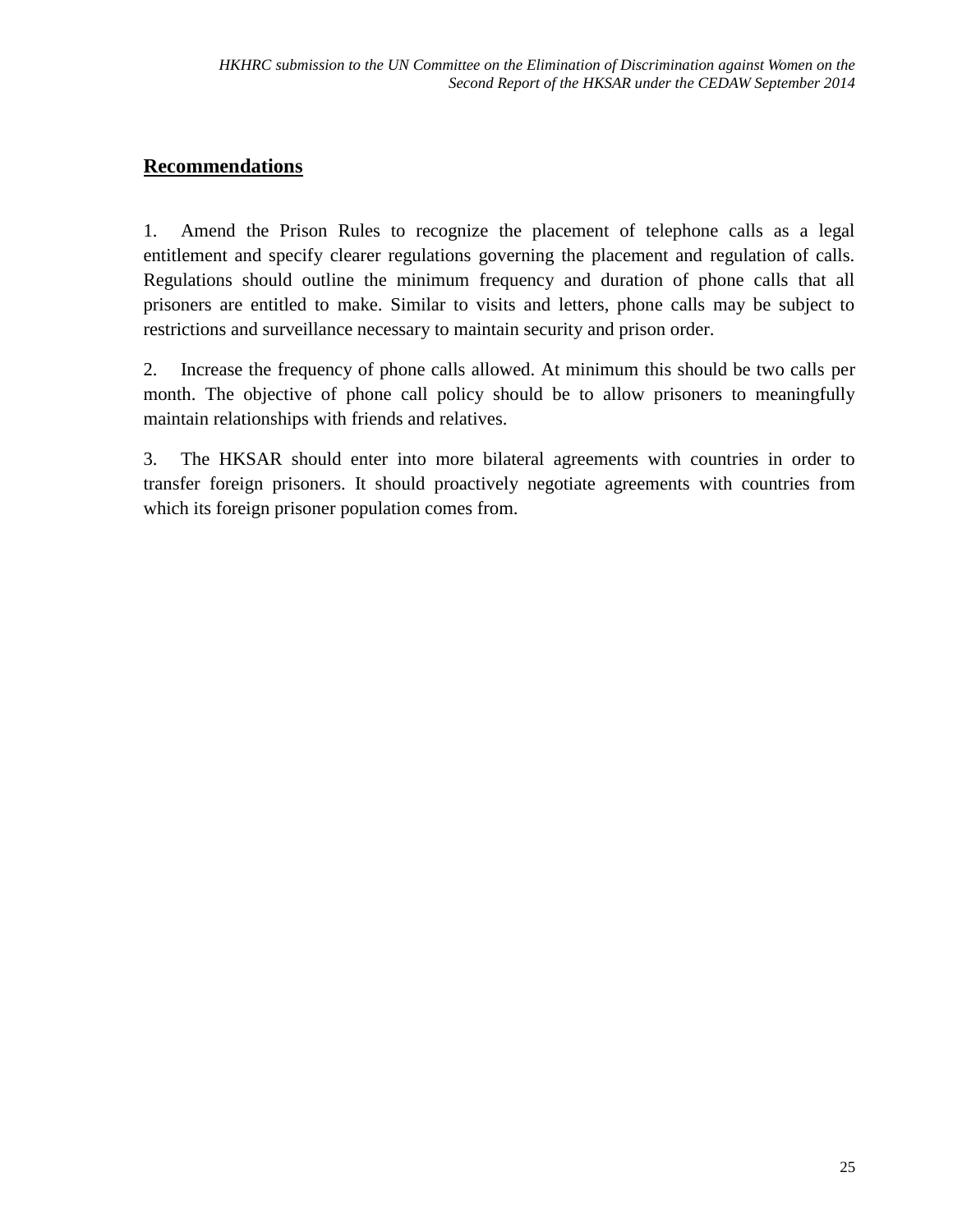# <span id="page-25-0"></span>**VULNERABLE GROUP 3: WOMEN IN POVERTY**

## <span id="page-25-1"></span>**ARTICLE 11: RIGHT TO WORK**

## <span id="page-25-2"></span>**Feminization of poverty**

The discrepancies in wages earned by men and women and the disproportionate number of women in the lowest wage levels remain a problem in Hong Kong.

In 2013, the median monthly employment earnings for females, at HK\$10,500 (US\$1,355), were 30% lower than the median monthly employment earnings of HK\$15,000 (US\$1,935) for males in that year. This has been increasing since  $2010^{28}$  (see Table 3).

## **Table 3. Median monthly employment earnings of employed persons by sex (2008 to 2013)**

| Sex<br>year      | 2008   | 2009   | 2010          | 2011   | 2012   | 2013   |
|------------------|--------|--------|---------------|--------|--------|--------|
| Women            | 8,500  | 8,500  | 9,000         | 9,300  | 10,000 | 10,500 |
| Men              | 12,000 | 12,000 | <b>12,000</b> | 13,000 | 14,000 | 15,000 |
| <b>Overall</b>   | 10,600 | 10,500 | 11,000        | 11,300 | 12,000 | 13,000 |
| % of Women lower | 29%    | 29%    | 25%           | 28%    | 29%    | 30%    |
| than that of Men |        |        |               |        |        |        |

(Source: Census and Statistical Department, 2014)

When it comes to occupation, the percentage of women employed in professional and managerial positions remained lower than that of men in 2013. For instance only 31.1% of managers and administrators are women. And women constitute the majority when it comes to elementary occupations (66.5%), clerical support workers (73.1%) and service and sales workers  $(57.2%)^{29}$ .

Apart from the fact that female workers mainly work in the elementary occupations, their income was much lower in comparing with that of the male workers for the same class, showing that the inequality of employment earning between sexes has become more serious. (see Table 4)

 $\overline{a}$ 

<sup>&</sup>lt;sup>28</sup> Census and Statistics Department (2014) Women and Men in Hong Kong: Key Statistics 2014 Edition (http://www.statistics.gov.hk/pub/B11303032014AN14B0100.pdf)

 $^{29}$  Ibid, p. 115.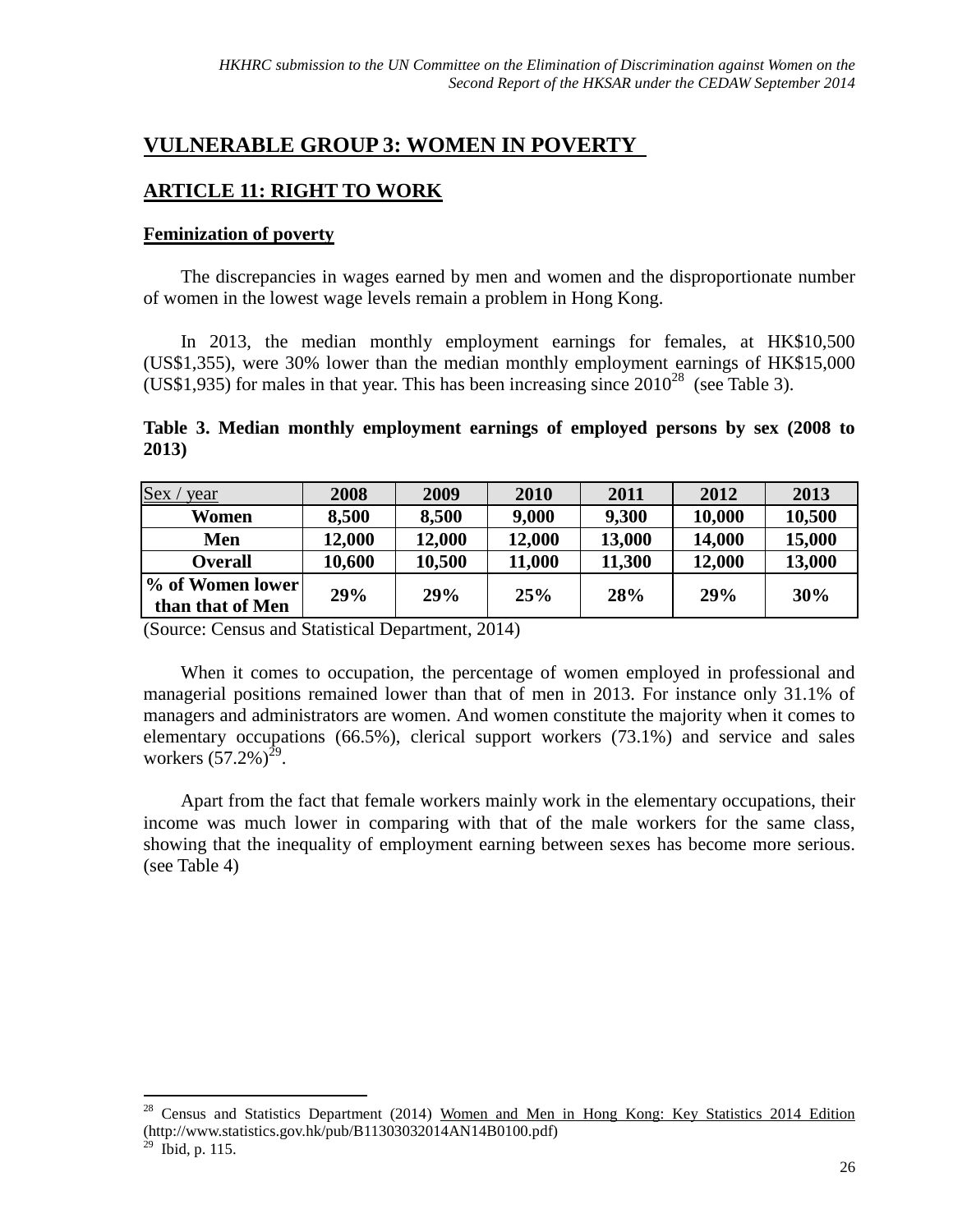| Occupation           |             | 2008   | 2009   | 2010   | 2011   | 2012   | 2013   |
|----------------------|-------------|--------|--------|--------|--------|--------|--------|
| <b>Manager and</b>   | Female      | 30,000 | 30,000 | 30,000 | 30,000 | 30,000 | 33,000 |
| administrators       | <b>Male</b> | 30,000 | 30,000 | 30,000 | 30,000 | 32,000 | 36,000 |
| <b>Professionals</b> | Female      | 29,000 | 30,000 | 30,000 | 30,000 | 30,000 | 35,000 |
|                      | <b>Male</b> | 30,000 | 32,000 | 35,000 | 35,000 | 36,000 | 37,000 |
| <b>Elementary</b>    | Female      | 3,500  | 3,600  | 3,600  | 3,700  | 3,700  | 3,900  |
| occupations          | <b>Male</b> | 7,000  | 7,000  | 7,000  | 8,000  | 8,500  | 9,000  |

**Table 4. Median monthly employment earnings of employed persons by Occupation and Sex (2008 to 2013) (extracted)**

(Source: Census and Statistical Department, 2014)

 $\overline{a}$ 

As for elderly women, the current pension scheme cannot alleviate the poverty condition of the low-income women working population. The Mandatory Provident Fund (MPF), the existing retirement scheme introduced in 1999, requires employees and employers to contribute 5% of employee's monthly salary, but this cannot fully secure the retirement protection for the working elderly. The low-income level results in a low amount of pension; the retired elderly women could not sustain their living standard after retirement.

In addition, there are 642,000 housewives in Hong Kong without any earnings or retirement protection<sup>30</sup> and it can be estimated that their financial situation would be the most vulnerable. As women constitute a significant proportion of the elderly population in the future, it can be estimated that women will be mostly affected (see Table 5)

| Age $\forall$ Year         |             | 2016   | 2021 | 2026                           | 2031 | 2036 | 2041                                                   |
|----------------------------|-------------|--------|------|--------------------------------|------|------|--------------------------------------------------------|
|                            |             |        |      |                                |      |      | Female 310,000 443,200 546,300 628,600 636,600 605,500 |
| 65 to 74                   | <b>Male</b> |        |      |                                |      |      | $ 310,100 421,200 508,200 541,100 491,300 446,400 $    |
| 75 or above                |             |        |      |                                |      |      | Female 312,100 333,800 430,200 560,100 725,000 886,500 |
|                            | <b>Male</b> |        |      |                                |      |      | $[232,300]252,400]331,300]429,600[547,200]619,200$     |
| % of elderly women 65 or   |             |        |      |                                |      |      |                                                        |
| above to the whole elderly |             | $52\%$ |      | $ 52.8\% 53.6\% 54.4\% 55.2\%$ |      |      | 56%                                                    |
| population                 |             |        |      |                                |      |      |                                                        |

(Source: Census and Statistics Department, Hong Kong Population Projection 2012, [http://www.statistics.gov.hk/pub/B1120015052012XXXXB0100.pdf\)](http://www.statistics.gov.hk/pub/B1120015052012XXXXB0100.pdf)

<sup>&</sup>lt;sup>30</sup> Census and Statistics Department (2014) Women and Men in Hong Kong: Key Statistics 2014 Edition, http://www.statistics.gov.hk/pub/B11303032014AN14B0100.pdf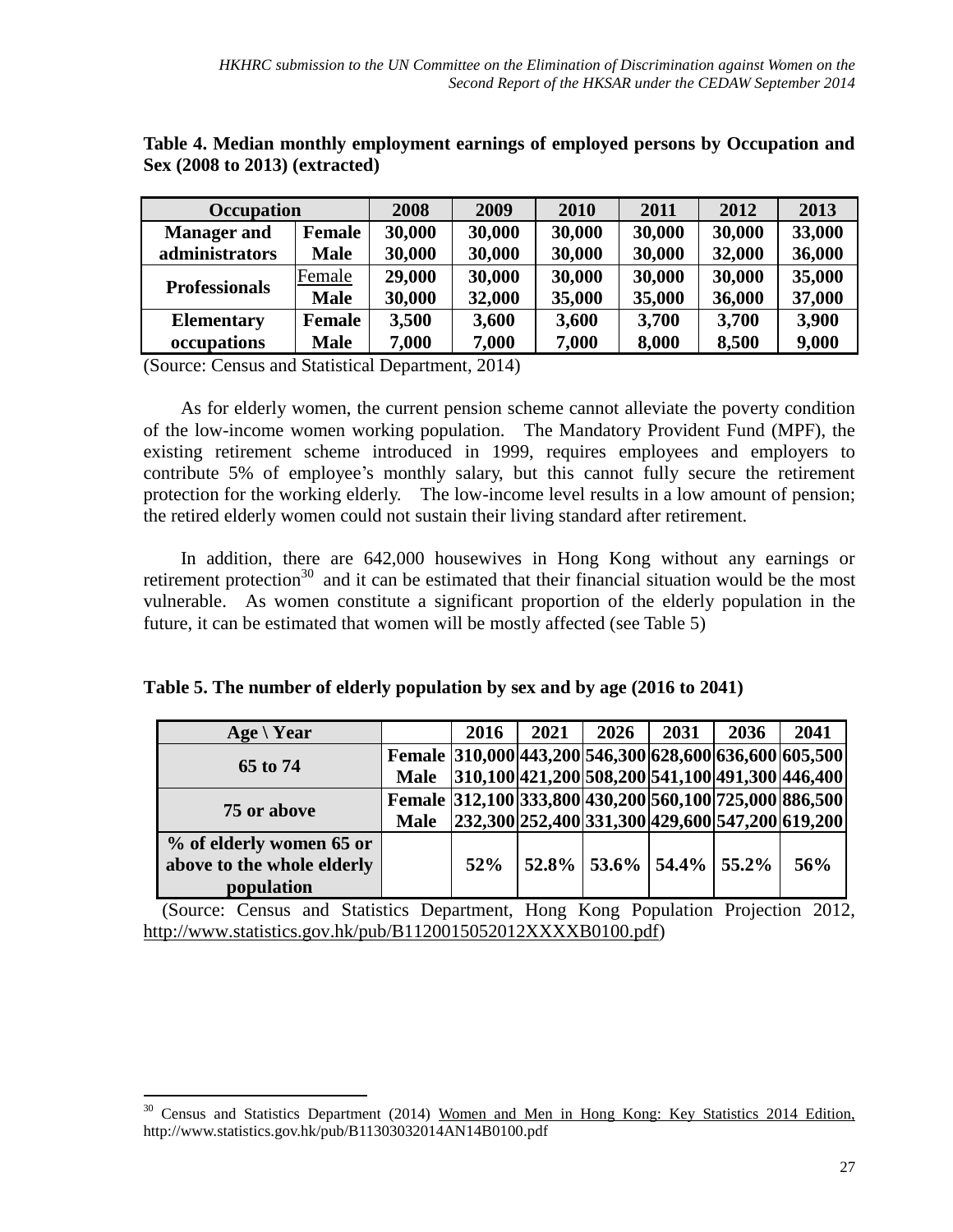## <span id="page-27-0"></span>**Recommendations**

- 1. We strongly urge that the Hong Kong SAR Government should take actions against the feminization of poverty and strengthen the safety net for the welfare recipients.
- 2. We strongly urge that the Hong Kong SAR Government should introduce sufficient training opportunities and supporting services for the middle-aged, low-educated women as well as the single parents in order to strengthen their employability and competitiveness.
- 3. We strongly urge that the Hong Kong SAR Government should review the current mandatory provident fund scheme and extend the overall retirement scheme to all retired persons, housewives as well as the low-income workers.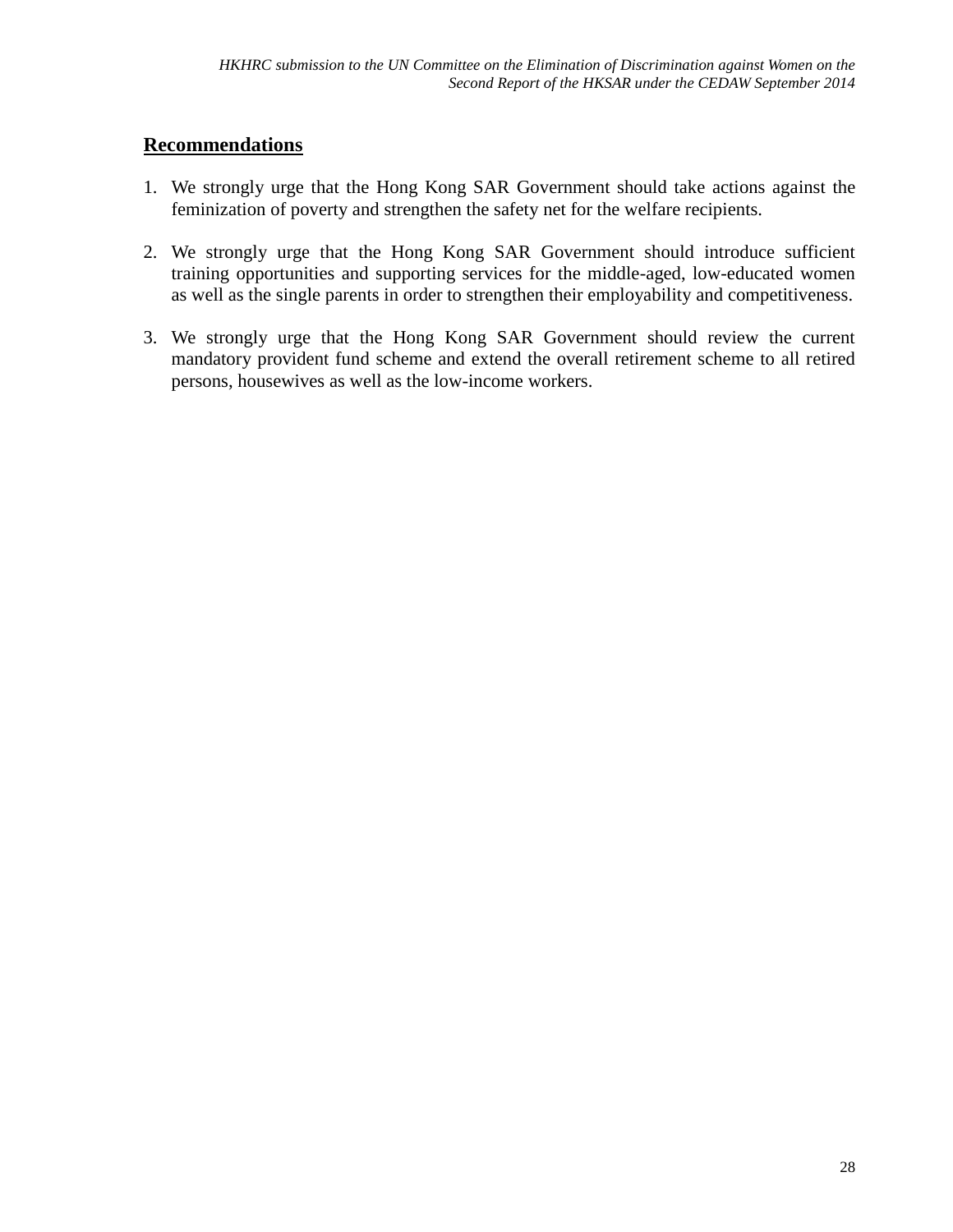# <span id="page-28-0"></span>**ARTICLE 7: EQUALITY IN POLITICAL AND PUBLIC LIFE**

## <span id="page-28-1"></span>**Female representation on advisory and statutory boards**

In the last concluding observations the Committee was concerned about the low level of political representation of women, including in the functional constituencies. It also stated that "the electoral system of functional consistencies may constitute indirect discrimination against women, as it results in the unequal participation of women in political life $^{31}$ .

The State Party is obliged to ensure equal opportunities for political participation of women but it is not fully realized in Hong Kong. The representative number of women serving on advisory and statutory bodies is one of the indicators to reflect the situation of political participation, while in fact there are no women representatives on certain important advisory bodies.

In respect of women's participation in decision-making, according to the Women's Commission, the Government has set a gender benchmark of 30% in 2010 as a working target for appointments to Advisory and Statutory Bodies (ASBs). Furthermore, all Government bureaux /departments have been asked to adopt a more proactive approach to reach out, identify and cultivate potential women candidates. With these efforts, women's participation in ASBs has been improving: From

24.2% in 2004 to  $29.1\%$  in 2010<sup>32</sup>. However, the benchmark is much lower in comparing with the developed countries.

The SAR Government is reluctant to setup a fixed percentage of women for serving on these bodies as it might constitute a kind of affirmative action by arguing that the primary consideration should be suitability, rather than gender, of the appointees. However, the Government should take a more proactive approach to encourage women to participate in public service, such as eliminating the obstacles for the political participation of women and identifying suitable women candidates for serving on these bodies. Such affirmative action (e.g. quota system) for appointment of women to advisory and statutory bodies would not go against the principle of appointment based on individual merits and not an insult to women, as it reflected that the public recognized the difficulties for women's participation in the political affairs and positive measures are required.

## <span id="page-28-2"></span>**Recommendations**

 $\overline{a}$ 

1. We strongly urge that the Hong Kong SAR Government should introduce the affirmative action for appointment of women to advisory and statutory bodies and make the recommendations provided by the Women's Commission with legal binding forces.

<sup>31</sup> Committee on the Elimination of Discrimination Against Women 2006: *Concluding comments of the Committee on the Elimination of Discrimination against Women: China.* 

<sup>32</sup> Women's Commission 2011: *Hong Kong Women's Development Goals.* (http://www.women.gov.hk/text/download/library/report/WDG\_Report\_Eng.pdf)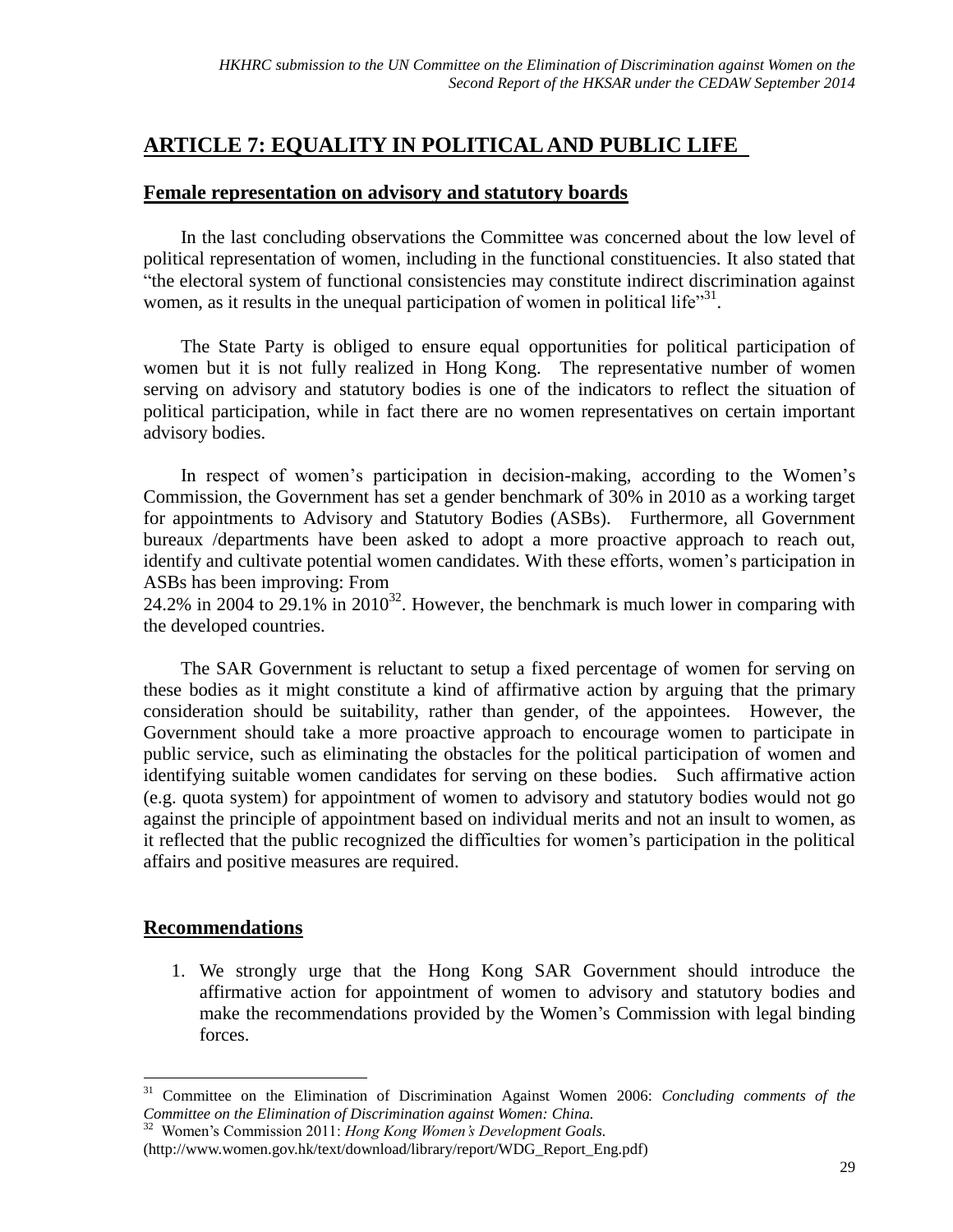# <span id="page-29-0"></span>**ARTICLE 14: RURAL WOMEN**

## <span id="page-29-1"></span>**Small House Policy**

At present, there is an exemption provided at the Sex Discrimination Ordinance. Under this policy, a male indigenous person in the New Territories is entitled to apply to the Government to build a three-storey village style house as a residence. Both women and non-indigenous persons are excluded from this policy. Such policy is totally discriminated against the female and also criticized by the Equal Opportunities Commission.

In the last Concluding Observations in 2006, the Committee expresses concern about the Small House Policy, under which only indigenous men, but not indigenous women, are entitled to apply for a permit to build a residence in the New Territories. However, after 15 years, there is no progress. The Government made an excuse by reviewing the policy and did nothing showing that it did not intend to eliminate the exemption.

Admittedly, the legislation should respect the cultural development of the society, but the State party is obliged to comply with the Covenant and proactively lead to the change of the cultural myths, which lag behind the modern concept of gender equality.

## <span id="page-29-2"></span>**Recommendations**

1. We strongly urge the Hong Kong SAR Government to abolish the small house policy in view of the social development, as it is discriminatory and violate the modern concept of equality between men and women.